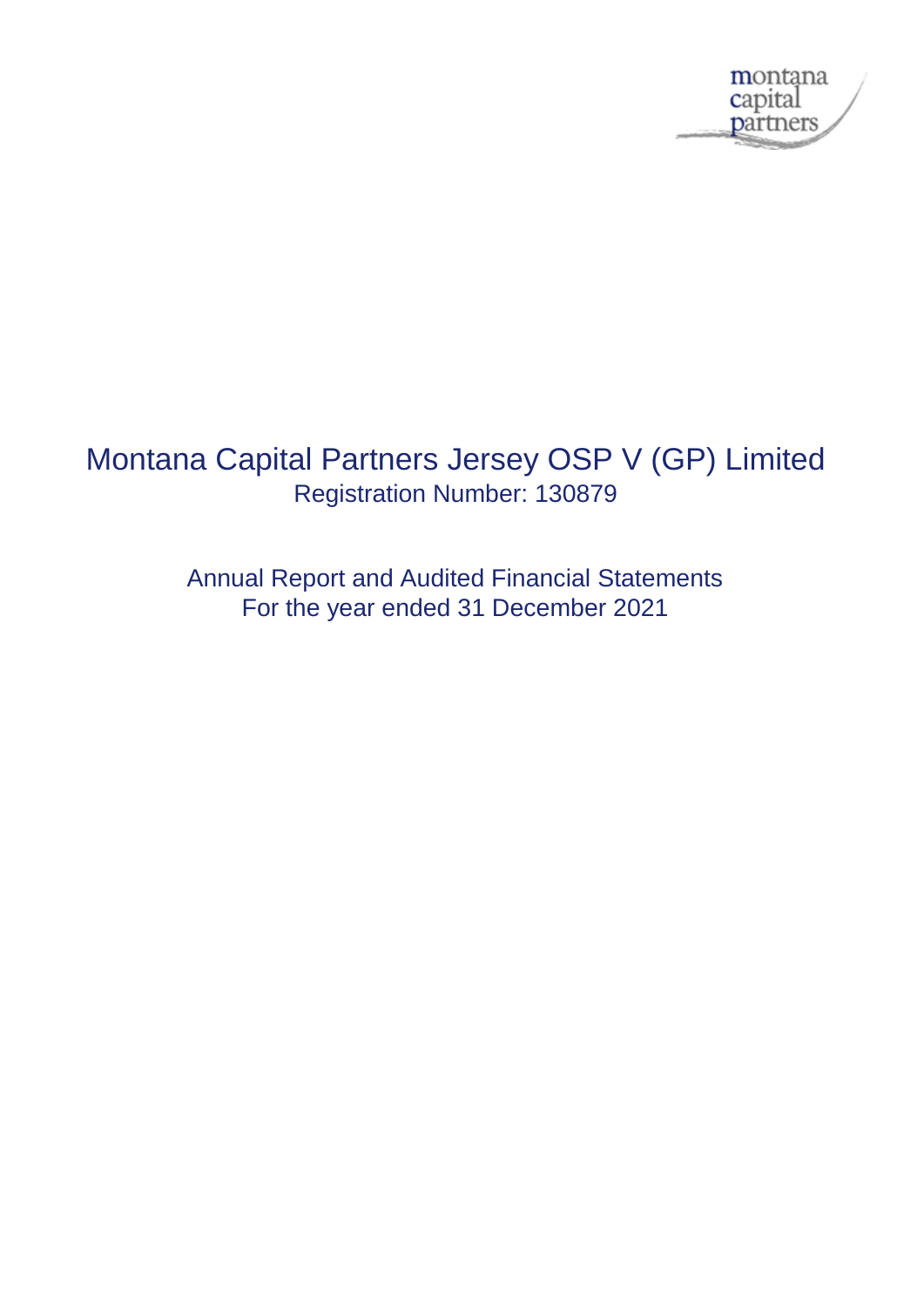

# **CONTENTS**

.

| Independent Auditor's report to the Member of Montana Capital Partners Jersey OSP V (GP) Limited 6 |  |
|----------------------------------------------------------------------------------------------------|--|
|                                                                                                    |  |
|                                                                                                    |  |
|                                                                                                    |  |
|                                                                                                    |  |
|                                                                                                    |  |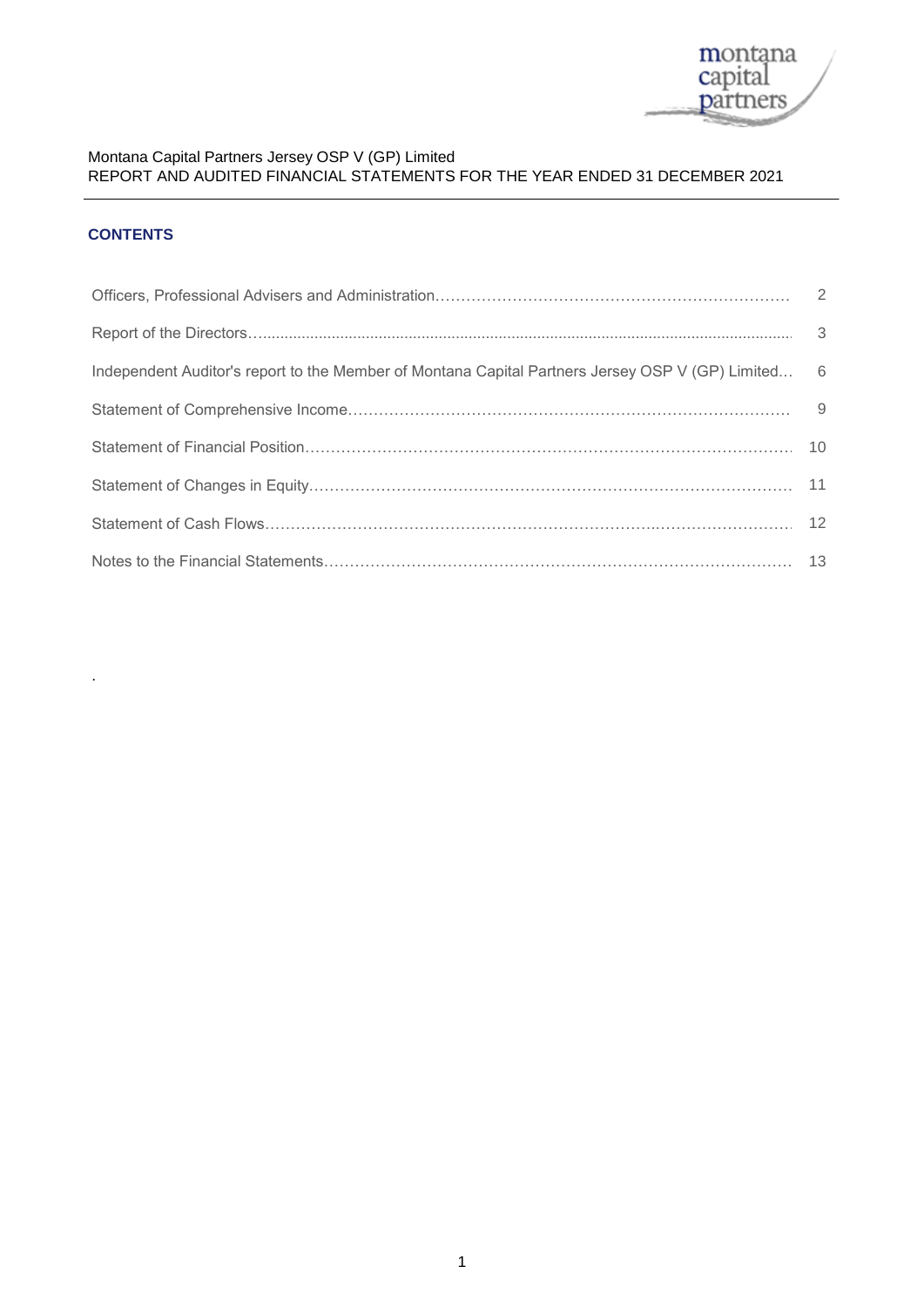

#### **OFFICERS, PROFESSIONAL ADVISERS AND ADMINISTRATION**

### **Directors**

Antoinette Kyriacou Jonathan Trigg Paul Woodland Dave Middleton (Alternate to Antoinette Kyriacou) (Appointed 25 January 2022)

#### **Administrator and Secretary**

Apex Fund and Corporate Services (Jersey) Limited 12 Castle Street St Helier Jersey JE2 3RT

#### **Registered Office**

12 Castle Street St Helier Jersey JE2 3RT

#### **Independent Auditor**

KPMG Channel Islands Limited 37 Esplanade St Helier Jersey JE4 8WQ

#### **Investment Advisor**

Montana Capital Partners AG Oberneuhofstrasse 1 6340 Baar Switzerland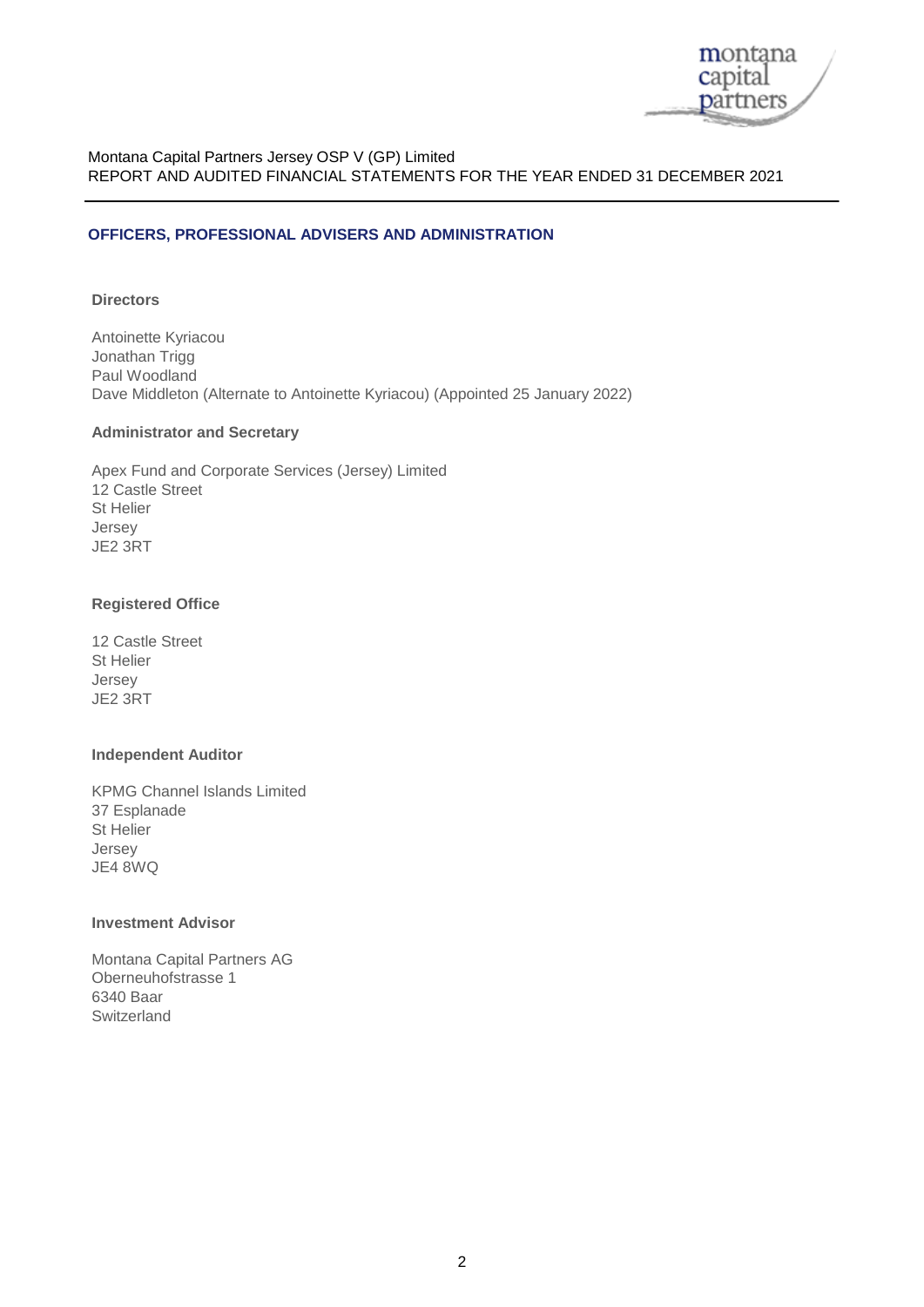

#### **REPORT OF THE DIRECTORS**

31 December 2021. Statements'') of Montana Capital Partners Jersey OSP V (GP) Limited (the ''Company'') for the year ended The Directors present their Annual Report, together with the Audited Financial Statements (the ''Financial

#### **Incorporation of the Company**

Law 1991. The Company was incorporated on 06 February 2020 as a private company under the Companies (Jersey)

#### **Principal activity**

in Jersey. Jersey and mcp Opportunity Secondary Program V Feeder S.L.P., a separate limited partnership registered Secondary Program V S.L.P. (the "Partnership" or "OSP V"), a separate limited partnership registered in The principal activity of the Company is to act as an independent general partner of mcp Opportunity

Services Business. the Financial Services (Jersey) Law 1998 to carry out classes X and ZJ of Fund Services Business and AIF The Company is regulated by the Jersey Financial Services Commission and is licensed under Article 9 of

#### **Results and dividends**

loss of €63,839). and notes thereto. The Company made a profit of €1,574,385 for the year ended 31 December 2021 (2020: The operating results and financial position of the Company are fully set out in these Financial Statements

A dividend of € 1,613,753 was paid during the year ended 31 December 2021 (2020: nil).

#### **Going concern**

The Company has a net asset position as at 31 December 2021. The Company receives a General Partner's Share from the Partnership as detailed in Note 4 and pays Advisory Fees as detailed in Note 5 of these Financial Statements. The Advisory Fees paid can be reduced by an amount agreed by Montana Capital Partners AG (the ''Investment Advisor'') and the Company, whilst the amount retained is used to fund the Company's working capital requirements.

No material uncertainties that may cast significant doubt about the ability of the Company to continue as a going concern have been identified by the Directors. The Directors have adopted the going concern basis in the preparation of these Financial Statements.

#### **Outlook on COVID-19**

The Directors are monitoring the global COVID-19 situation very closely and the effect of the evolution of COVID-19 on the Company. The Board of Directors, having taken into consideration the most recent available information surrounding COVID-19, have reached the conclusion that a qualitative or quantitative assessment of the COVID-19 impact would provide no further benefits to the users of these Financial Statements at this time.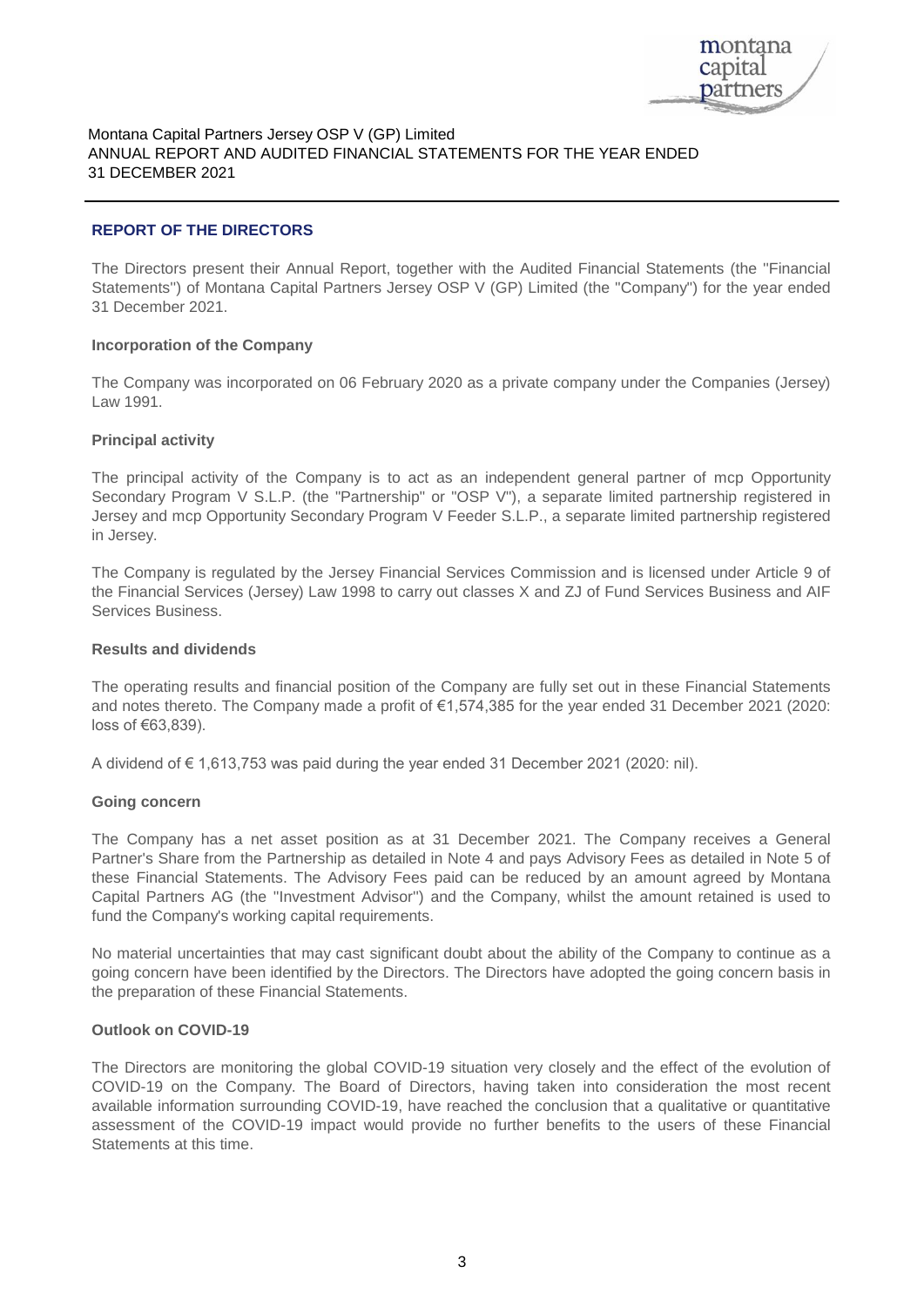

# **REPORT OF THE DIRECTORS (CONTINUED)**

#### **Directors**

The Directors during the year and subsequently are set out on Page 2 of these Financial Statements.

#### **Ownership of the Company**

All issued shares are held by the Investment Advisor.

#### **Ultimate controlling party**

The Directors consider there to be no single ultimate controlling party.

#### **Administrator and Secretary**

The Administrator and Secretary of the Company during the year and subsequently is Apex Fund and Corporate Services (Jersey) Limited.

#### **Independent Auditor**

KPMG Channel Islands Limited was appointed as independent auditor and has expressed its willingness to continue in office.

#### **Statement of Directors' responsibilities**

The Directors are responsible for preparing the Financial Statements in accordance with applicable law and regulations.

The Companies (Jersey) Law 1991 and the Financial Services (Fund Services Business (Accounts, Audits and Reports)) (Jersey) Order 2007 requires the Directors to prepare financial statements for each financial period. Under that law, they have elected to prepare the Financial Statements in accordance with International Financial Reporting Standards ("IFRS") and applicable law.

Under company law, the Directors must not approve the Financial Statements unless they are satisfied that they give a true and fair view of the financial position of the Company and of its financial performance for that year. In preparing these Financial Statements, the Directors are required to:

- select suitable accounting policies and apply them consistently;
- make judgements and estimates that are reasonable and prudent;
- state whether applicable accounting standards have been followed, subject to any material departures disclosed and explained in the Financial Statements;
- assess the Company's ability to continue as a going concern, disclosing, as applicable, matters related to going concern; and
- use the going concern basis of accounting unless they either intend to liquidate the Company or to cease operations, or have no realistic alternative but to do so.

The Directors confirm that they have complied with the above in the preparation of these Financial Statements.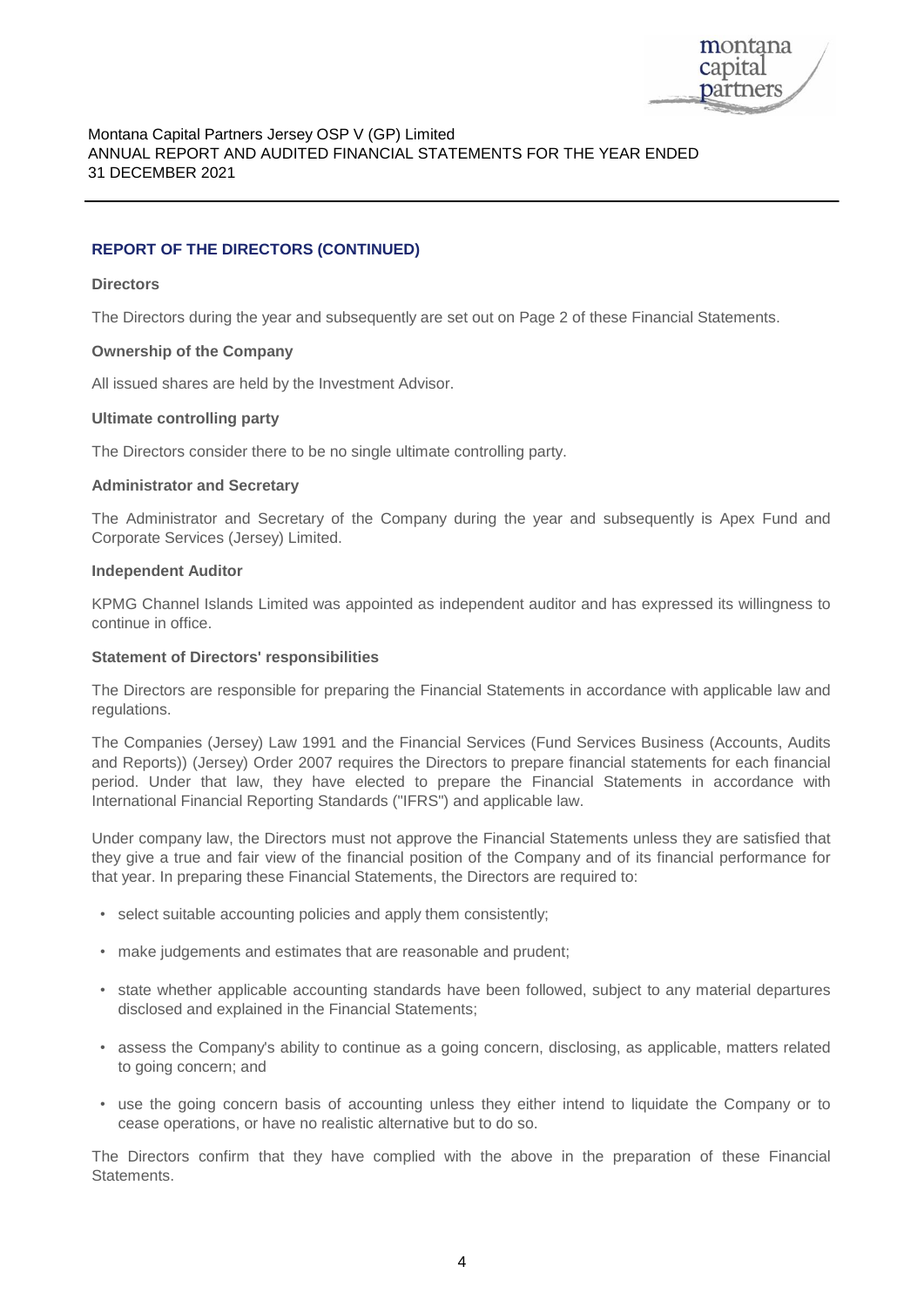

#### **REPORT OF THE DIRECTORS (CONTINUED)**

#### **Statement of Directors' responsibilities (continued)**

The Directors are responsible for keeping adequate accounting records that are sufficient to show and explain the Company's transactions and disclose with reasonable accuracy at any time the financial position of the Company and enable them to ensure that the Financial Statements comply with Companies (Jersey) Law, 1991 and the Financial Services (Funds Services Business (Accounts, Audits and Reports)) (Jersey) Order 2007.

They are responsible for such internal control as they determine is necessary to enable the preparation of Financial Statements that are free from material misstatement, whether due to fraud or error, and have general responsibility for taking such steps as are reasonably open to them to safeguard the assets of the Company and to prevent and detect fraud and other irregularities.

So far as the Directors are aware, there is no relevant audit information of which the Company's auditor is unaware, and each Director has taken all steps that he or she ought to have taken as a Director in order to make himself or herself aware of any relevant audit information and to establish that the Company's auditor is aware of that information.

The Financial Statements set out on Pages 9 to 21 were approved by the Board of Directors of the Company and were signed on its behalf by:

 $\overbrace{\phantom{aaaaa}}^{x}$ 

**Jonathan Trigg Director 29 April 2022**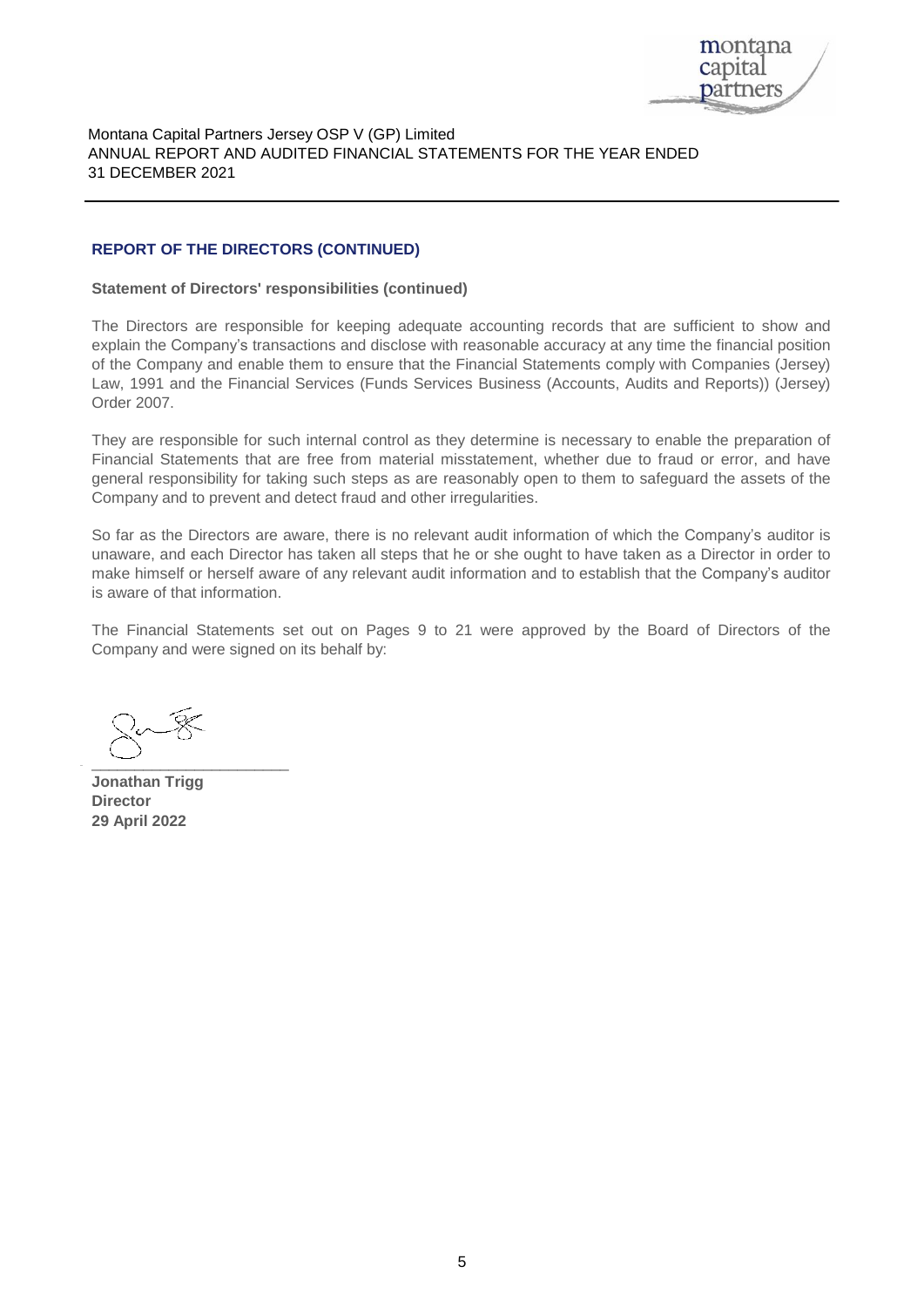# Independent Auditor's Report to the Member of Montana Capital Partners Jersey OSP V (GP) Limited

#### *Our opinion is unmodified*

We have audited the financial statements of Montana Capital Partners Jersey OSP V (GP) Limited (the "Company"), which comprise the statement of financial position as at 31 December 2021, the statements of comprehensive income, changes in equity and cash flows for the year then ended, and notes, comprising significant accounting policies and other explanatory information.

*In our opinion, the accompanying financial statements:*

- give a true and fair view of the financial position of the Company as at 31 December 2021, and of the Company's financial performance and cash flows for the year then ended;
- are prepared in accordance with International Financial Reporting Standards;
- have been properly prepared in accordance with the Companies (Jersey) Law, 1991; and
- have been prepared in accordance with The Financial Services (Fund Services Business (Accounts, Audits and Reports)) (Jersey) Order 2007.

#### *Basis for opinion*

We conducted our audit in accordance with International Standards on Auditing (UK) ("ISAs (UK)") and applicable law. Our responsibilities are described below. We have fulfilled our ethical responsibilities under, and are independent of the Company in accordance with, UK ethical requirements including FRC Ethical Standards. We believe that the audit evidence we have obtained is a sufficient and appropriate basis for our opinion.

#### *Going concern*

The directors have prepared the financial statements on the going concern basis as they do not intend to liquidate the Company or to cease its operations, and as they have concluded that the Company's financial position means that this is realistic. They have also concluded that there are no material uncertainties that could have cast significant doubt over its ability to continue as a going concern for at least a year from the date of approval of the financial statements (the "going concern period").

In our evaluation of the directors' conclusions, we considered the inherent risks to the Company's business model and analysed how those risks might affect the Company's financial resources or ability to continue operations over the going concern period.

Our conclusions based on this work:

- we consider that the directors' use of the going concern basis of accounting in the preparation of the financial statements is appropriate; and
- we have not identified, and concur with the directors' assessment that there is not, a material uncertainty related to events or conditions that, individually or collectively, may cast significant doubt on the Company's ability to continue as a going concern for the going concern period.

However, as we cannot predict all future events or conditions and as subsequent events may result in outcomes that are inconsistent with judgements that were reasonable at the time they were made, the above conclusions are not a guarantee that the Company will continue in operation.

#### *Fraud and breaches of laws and regulations – ability to detect*

#### *Identifying and responding to risks of material misstatement due to fraud*

To identify risks of material misstatement due to fraud ("fraud risks") we assessed events or conditions that could indicate an incentive or pressure to commit fraud or provide an opportunity to commit fraud. Our risk assessment procedures included:

• enquiring of management as to the Company's policies and procedures to prevent and detect fraud as well as enquiring whether management have knowledge of any actual, suspected or alleged fraud;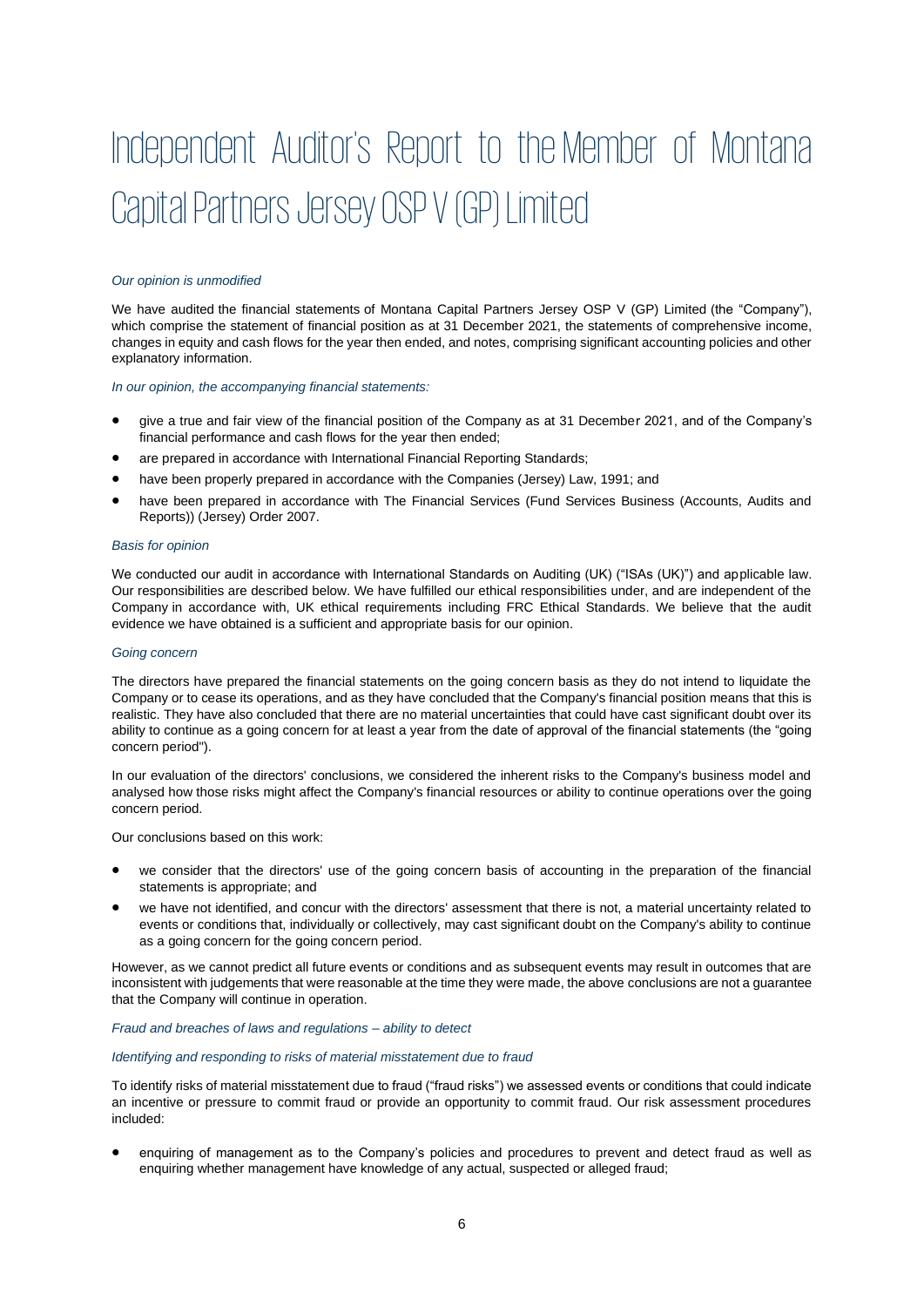# Independent Auditor's Report to the Member of Montana Capital Partners Jersey OSP V (GP) Limited (continued)

- reading minutes of meetings of those charged with governance; and
- using analytical procedures to identify any unusual or unexpected relationships.

As required by auditing standards, we perform procedures to address the risk of management override of controls, in particular the risk that management may be in a position to make inappropriate accounting entries. On this audit we do not believe there is a fraud risk related to revenue recognition because the Company's revenue streams are simple in nature with respect to accounting policy choice, and are easily verifiable to external data sources or agreements with little or no requirement for estimation from management. We did not identify any additional fraud risks.

We performed procedures including

- Identifying journal entries and other adjustments to test based on risk criteria and comparing any identified entries to supporting documentation; and
- incorporating an element of unpredictability in our audit procedures.

#### *Identifying and responding to risks of material misstatement due to non-compliance with laws and regulations*

We identified areas of laws and regulations that could reasonably be expected to have a material effect on the financial statements from our sector experience and through discussion with management (as required by auditing standards), and from inspection of the Company's regulatory and legal correspondence, if any, and discussed with management the policies and procedures regarding compliance with laws and regulations. As the Company is regulated, our assessment of risks involved gaining an understanding of the control environment including the entity's procedures for complying with regulatory requirements.

The Company is subject to laws and regulations that directly affect the financial statements including financial reporting legislation and taxation legislation and we assessed the extent of compliance with these laws and regulations as part of our procedures on the related financial statement items.

The Company is subject to other laws and regulations where the consequences of non-compliance could have a material effect on amounts or disclosures in the financial statements, for instance through the imposition of fines or litigation or impacts on the Company's ability to operate. We identified financial services regulation as being the area most likely to have such an effect, recognising the regulated nature of the Company's activities and its legal form. Auditing standards limit the required audit procedures to identify non-compliance with these laws and regulations to enquiry of management and inspection of regulatory and legal correspondence, if any. Therefore if a breach of operational regulations is not disclosed to us or evident from relevant correspondence, an audit will not detect that breach.

#### *Context of the ability of the audit to detect fraud or breaches of law or regulation*

Owing to the inherent limitations of an audit, there is an unavoidable risk that we may not have detected some material misstatements in the financial statements, even though we have properly planned and performed our audit in accordance with auditing standards. For example, the further removed non-compliance with laws and regulations is from the events and transactions reflected in the financial statements, the less likely the inherently limited procedures required by auditing standards would identify it.

In addition, as with any audit, there remains a higher risk of non-detection of fraud, as this may involve collusion, forgery, intentional omissions, misrepresentations, or the override of internal controls. Our audit procedures are designed to detect material misstatement. We are not responsible for preventing non-compliance or fraud and cannot be expected to detect non-compliance with all laws and regulations.

#### *Other information*

The directors are responsible for the other information. The other information comprises the information included in the annual report but does not include the financial statements and our auditor's report thereon. Our opinion on the financial statements does not cover the other information and we do not express an audit opinion or any form of assurance conclusion thereon.

In connection with our audit of the financial statements, our responsibility is to read the other information and, in doing so, consider whether the other information is materially inconsistent with the financial statements or our knowledge obtained in the audit, or otherwise appears to be materially misstated. If, based on the work we have performed, we conclude that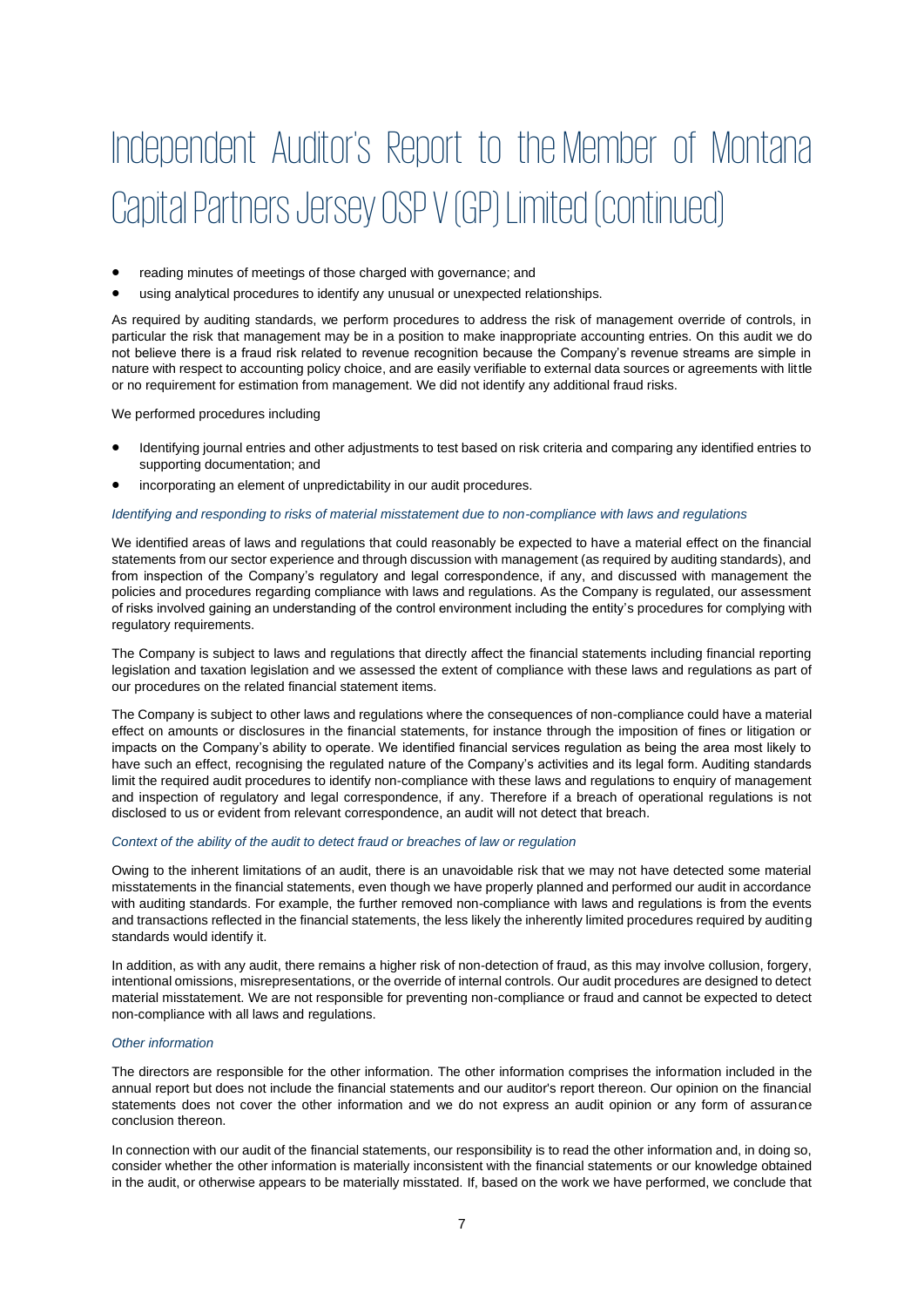# Independent Auditor's Report to the Member of Montana Capital Partners Jersey OSP V (GP) Limited (continued)

there is a material misstatement of this other information, we are required to report that fact. We have nothing to report in this regard.

#### *We have nothing to report on other matters on which we are required to report by exception*

We have nothing to report in respect of the following matters where the Companies (Jersey) Law 1991 requires us to report to you if, in our opinion:

- adequate accounting records have not been kept by the Company; or
- the Company's financial statements are not in agreement with the accounting records; or
- we have not received all the information and explanations we require for our audit.

#### *Respective responsibilities*

#### *Directors' responsibilities*

As explained more fully in their statement set out on pages 4 and 5, the directors are responsible for: the preparation of the financial statements including being satisfied that they give a true and fair view; such internal control as they determine is necessary to enable the preparation of financial statements that are free from material misstatement, whether due to fraud or error; assessing the Company's ability to continue as a going concern, disclosing, as applicable, matters related to going concern; and using the going concern basis of accounting unless they either intend to liquidate the Company or to cease operations, or have no realistic alternative but to do so.

#### *Auditor's responsibilities*

Our objectives are to obtain reasonable assurance about whether the financial statements as a whole are free from material misstatement, whether due to fraud or error, and to issue our opinion in an auditor's report. Reasonable assurance is a high level of assurance, but does not guarantee that an audit conducted in accordance with ISAs (UK) will always detect a material misstatement when it exists. Misstatements can arise from fraud or error and are considered material if, individually or in aggregate, they could reasonably be expected to influence the economic decisions of users taken on the basis of the financial statements.

A fuller description of our responsibilities is provided on the FRC's website at [www.frc.org.uk/auditorsresponsibilities.](http://www.frc.org.uk/auditorsresponsibilities)

#### *The purpose of this report and restrictions on its use by persons other than the Company's member*

This report is made solely to the Company's member, in accordance with Article 113A of the Companies (Jersey) Law 1991. Our audit work has been undertaken so that we might state to the Company's member those matters we are required to state to them in an auditor's report and for no other purpose. To the fullest extent permitted by law, we do not accept or assume responsibility to anyone other than the Company and the Company's member, as a body, for our audit work, for this report, or for the opinions we have formed.

Bssmith

**Ben Seymour-Smith For and on behalf of KPMG Channel Islands Limited** *Chartered Accountants*

*Jersey*

29 April 2022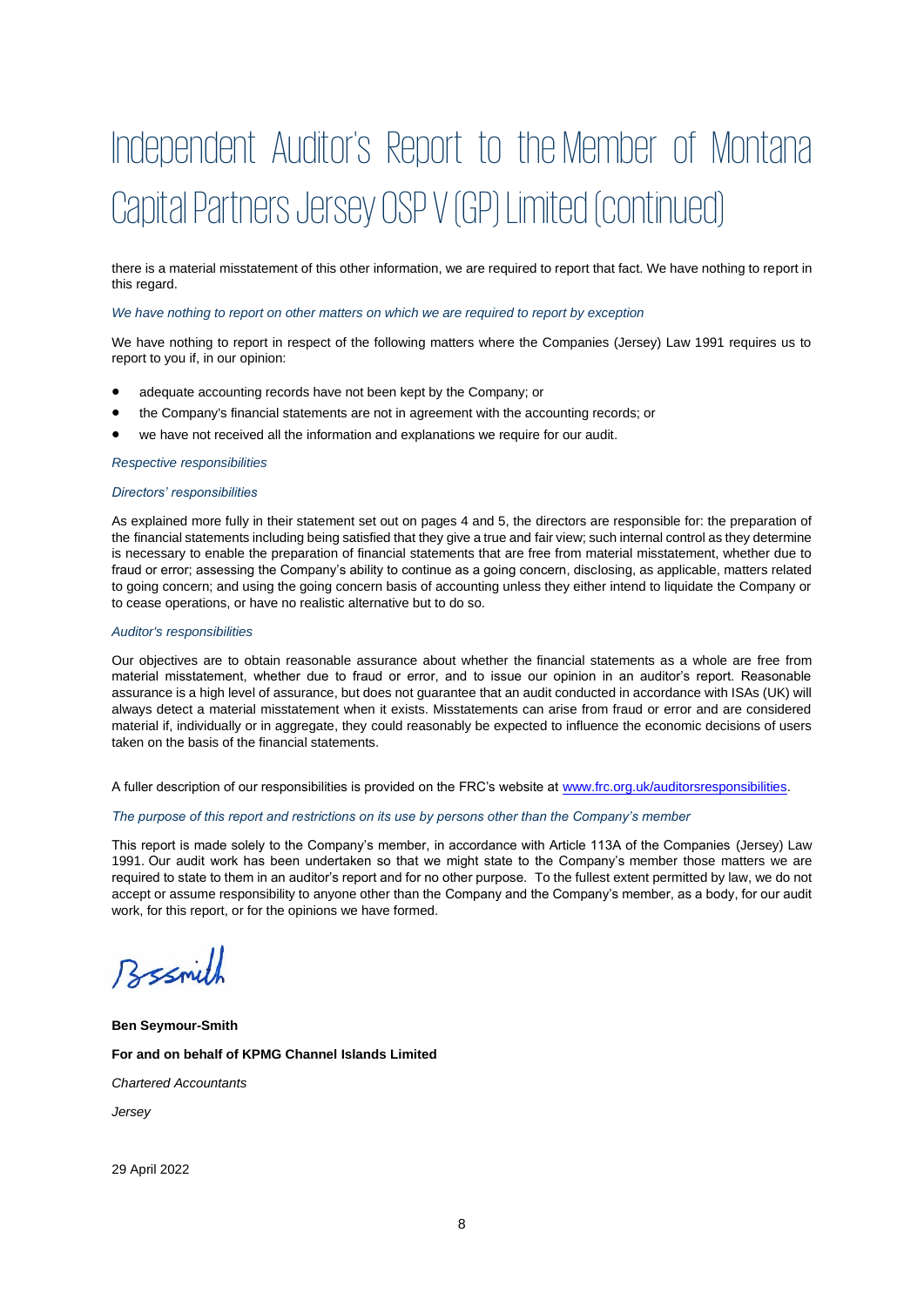

| <b>STATEMENT OF COMPREHENSIVE INCOME</b>                                                                                                                                                            | <b>Notes</b>        | For the year ended 31<br>December 2021<br>€                                         | For the period ended<br>31 December 2020<br>€ |
|-----------------------------------------------------------------------------------------------------------------------------------------------------------------------------------------------------|---------------------|-------------------------------------------------------------------------------------|-----------------------------------------------|
| <b>Income</b>                                                                                                                                                                                       |                     |                                                                                     |                                               |
| <b>General Partner's Share</b>                                                                                                                                                                      | 4, 10               | 8,138,767                                                                           |                                               |
|                                                                                                                                                                                                     |                     | 8,138,767                                                                           |                                               |
| <b>Expenses</b>                                                                                                                                                                                     |                     |                                                                                     |                                               |
| Advisory fees<br>Directors' fees<br>Audit fees<br>Administration fees<br>Depositary fees<br>Legal and professional fees<br>Regulatory fees<br>Net foreign exchange (gains) / losses<br>Bank charges | 5<br>10<br>10<br>10 | 6,455,014<br>58,044<br>10,291<br>13,176<br>1,490<br>17,616<br>8,733<br>(651)<br>669 | 46,794<br>9,706<br>4,768<br>348<br>2,223      |
|                                                                                                                                                                                                     |                     | 6,564,382                                                                           | 63,839                                        |
| Total profit / (loss) for the year / period                                                                                                                                                         |                     | 1,574,385                                                                           | (63, 839)                                     |
| Other comprehensive income                                                                                                                                                                          |                     |                                                                                     |                                               |
| Total comprehensive loss for the year / period                                                                                                                                                      |                     | 1,574,385                                                                           | (63, 839)                                     |

All activities are derived from continuing operations.

The notes on pages 13 to 21 form an integral part of these financial statements.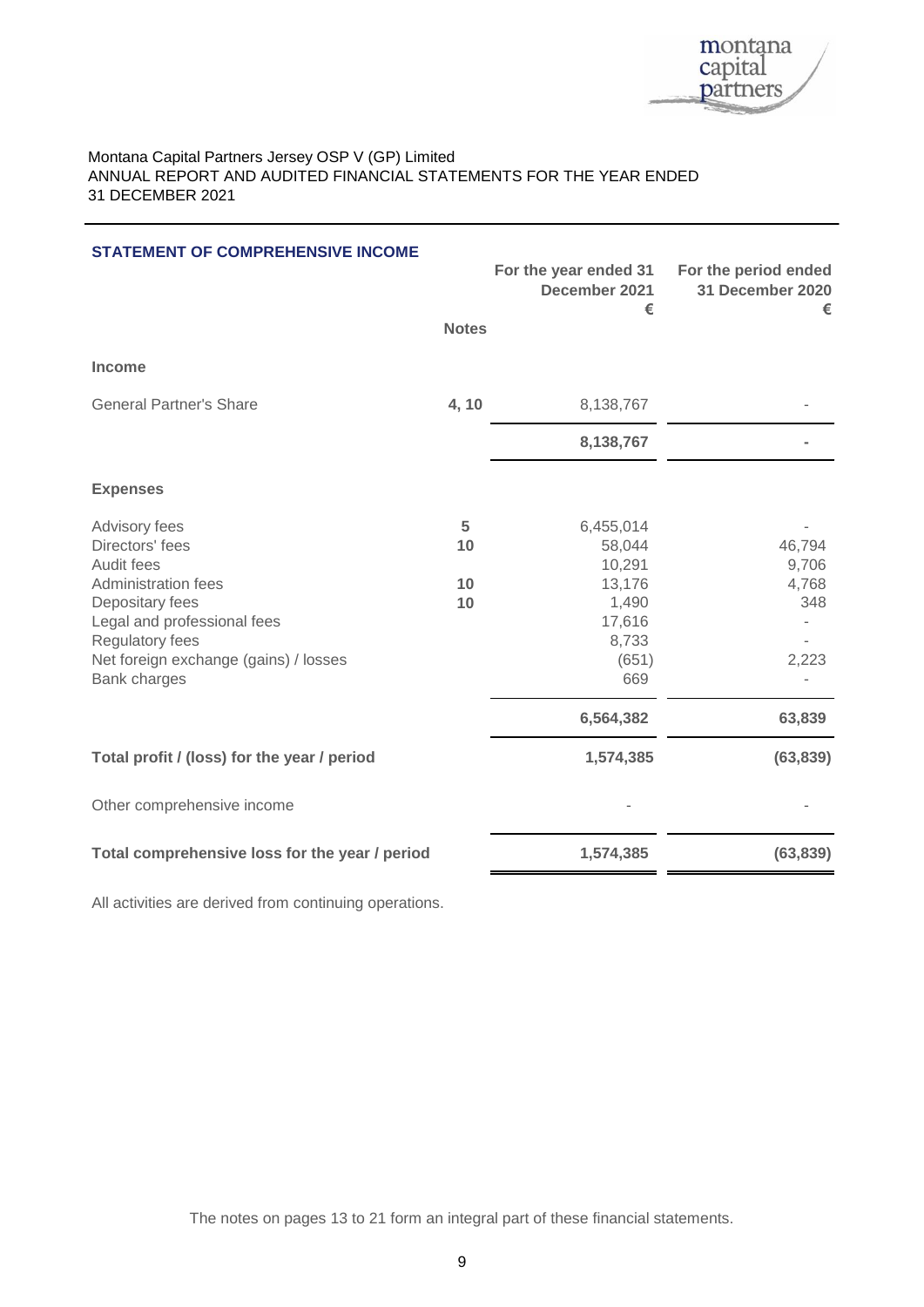

| <b>STATEMENT OF FINANCIAL POSITION</b>                                             |                | As at<br>31 December 2021<br>€  | As at<br>31 December 2020<br>€ |
|------------------------------------------------------------------------------------|----------------|---------------------------------|--------------------------------|
| <b>Assets</b>                                                                      | <b>Notes</b>   |                                 |                                |
| <b>Current assets</b><br>Other receivables<br>Cash and cash equivalents            | 6              | 66,200<br>62,605                | 111,076                        |
| <b>Total current assets</b>                                                        |                | 128,805                         | 111,076                        |
| <b>Total assets</b>                                                                |                | 128,805                         | 111,076                        |
| <b>Liabilities</b>                                                                 |                |                                 |                                |
| <b>Current liabilities</b><br>Other payables                                       | $\overline{7}$ | 89,084                          | 61,987                         |
| <b>Total current liabilities</b>                                                   |                | 89,084                          | 61,987                         |
| <b>Total liabilities</b>                                                           |                | 89,084                          | 61,987                         |
| <b>Net assets</b>                                                                  |                | 39,721                          | 49,089                         |
| <b>Capital and Reserves</b><br>Share capital<br>Share premium<br>Retained earnings | 8<br>8         | 29,505<br>113,423<br>(103, 207) | 29,505<br>83,423<br>(63, 839)  |
| <b>Total equity</b>                                                                |                | 39,721                          | 49,089                         |

Approved and authorised for issue by the Board of Directors on 29 April 2022 and signed on its behalf by:

**Jonathan Trigg 29 April 2022 Director**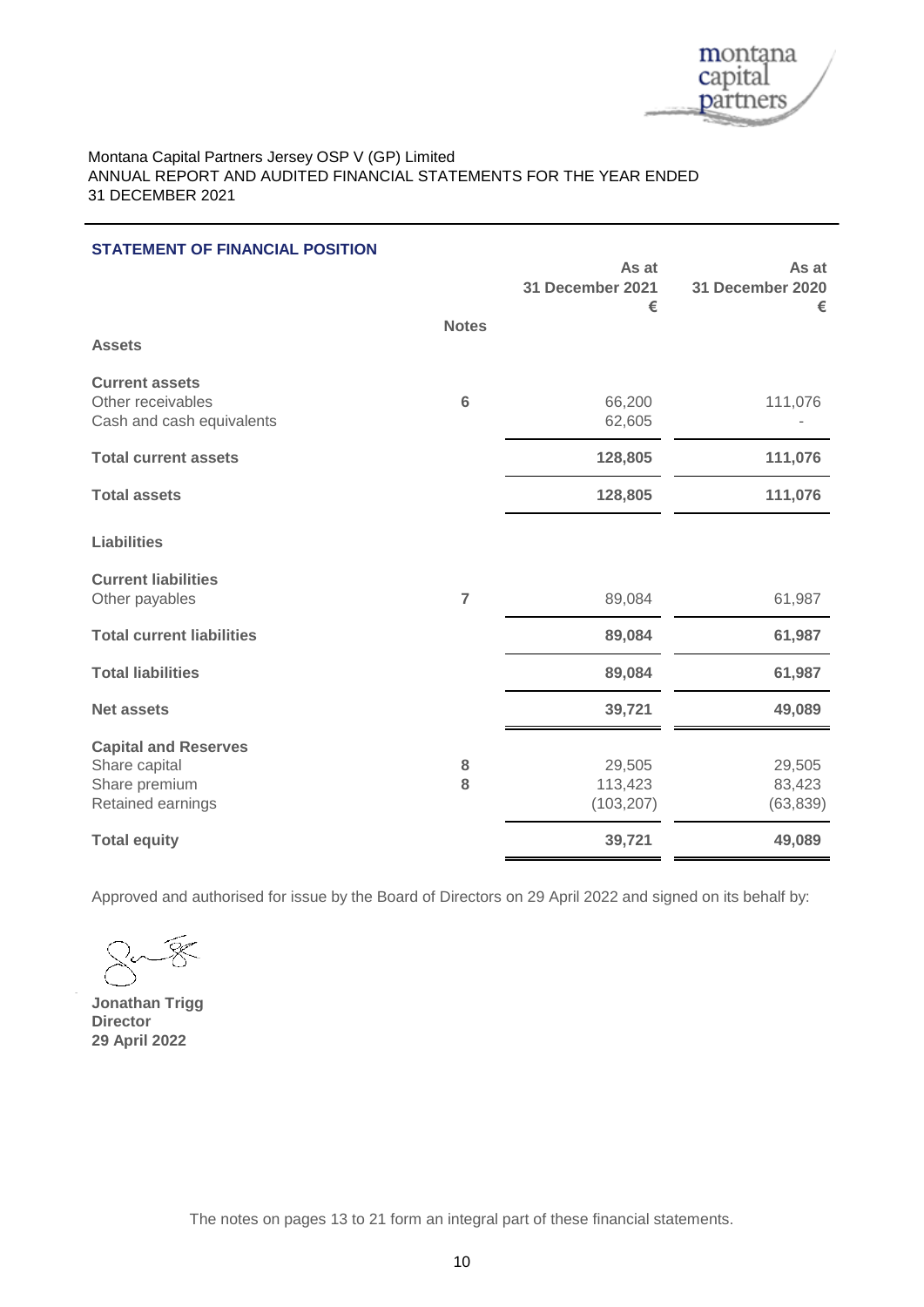

#### **STATEMENT OF CHANGES IN EQUITY**

|                                                                         | <b>Share</b><br>capital<br>€ | <b>Share</b><br>premium<br>€ | <b>Retained</b><br>earnings<br>€ | <b>Total</b><br>€     |
|-------------------------------------------------------------------------|------------------------------|------------------------------|----------------------------------|-----------------------|
| At 6 February 2020                                                      |                              |                              |                                  |                       |
| Total comprehensive loss for the period:<br>- Loss for the period       |                              |                              | (63, 839)                        | (63, 839)             |
| Transactions with owners:<br>- Issue of shares                          | 29,505                       | 83,423                       |                                  | 112,928               |
| At 31 December 2020                                                     | 29,505                       | 83,423                       | (63, 839)                        | 49,089                |
| At 1 January 2021                                                       | 29,505                       | 83,423                       | (63, 839)                        | 49,089                |
| Total comprehensive profit for the year:<br>- Profit for the year       |                              | $\overline{\phantom{m}}$     | 1,574,385                        | 1,574,385             |
| Transactions with owners:<br>- Capital contribution<br>- Dividends paid |                              | 30,000                       | (1,613,753)                      | 30,000<br>(1,613,753) |
| At 31 December 2021                                                     | 29,505                       | 113,423                      | (103, 207)                       | 39,721                |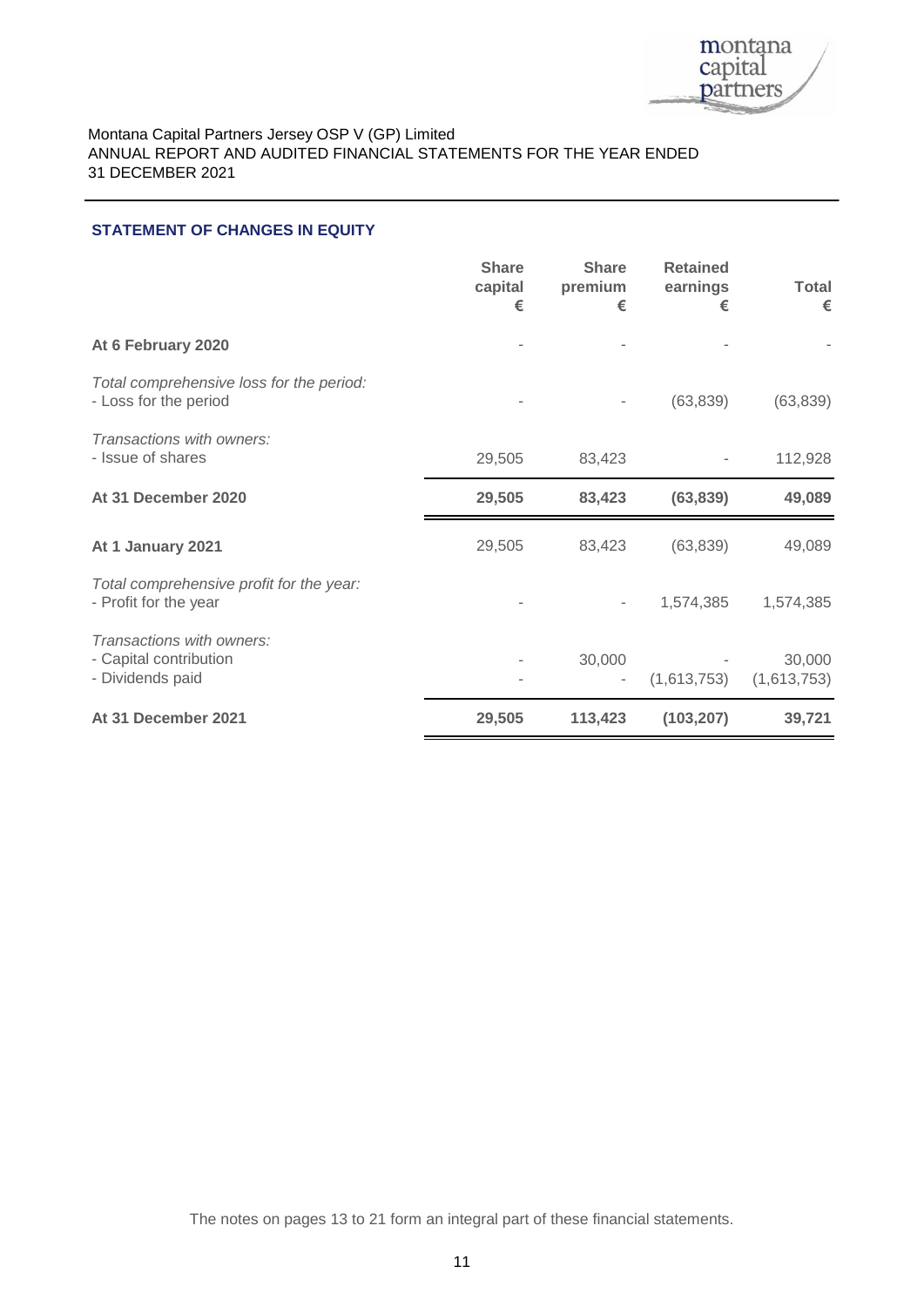

# **STATEMENT OF CASH FLOWS**

|                                                                                                                 |              | 31 December 2021<br>€ | For the year ended For the period ended<br>31 December 2020<br>€ |
|-----------------------------------------------------------------------------------------------------------------|--------------|-----------------------|------------------------------------------------------------------|
|                                                                                                                 | <b>Notes</b> |                       |                                                                  |
| <b>Cash flows from operating activities</b><br>Profit / (loss) for the year / period                            |              | 1,574,385             | (63, 839)                                                        |
| Decrease / (increase) in other receivables                                                                      | 6            | 44,876                | (111, 076)                                                       |
| Increase in other payables                                                                                      | 7            | 27,097                | 61,987                                                           |
| Net cash generated from / (used in) operating<br>activities                                                     |              | 1,646,358             | (112, 928)                                                       |
| <b>Cash flows from financing activities</b><br>Capital contribution<br>Dividend paid                            | 8            | 30,000<br>(1,613,753) | 112,928                                                          |
| Net cash (used in) / generated from financing                                                                   |              | (1,583,753)           | 112,928                                                          |
| Net movement in cash and cash equivalents<br>Cash and cash equivalents at the beginning of the<br>year / period |              | 62,605                |                                                                  |
| Cash and cash equivalents at the end of the year /<br>period                                                    |              | 62,605                |                                                                  |

The notes on pages 13 to 21 form an integral part of these financial statements.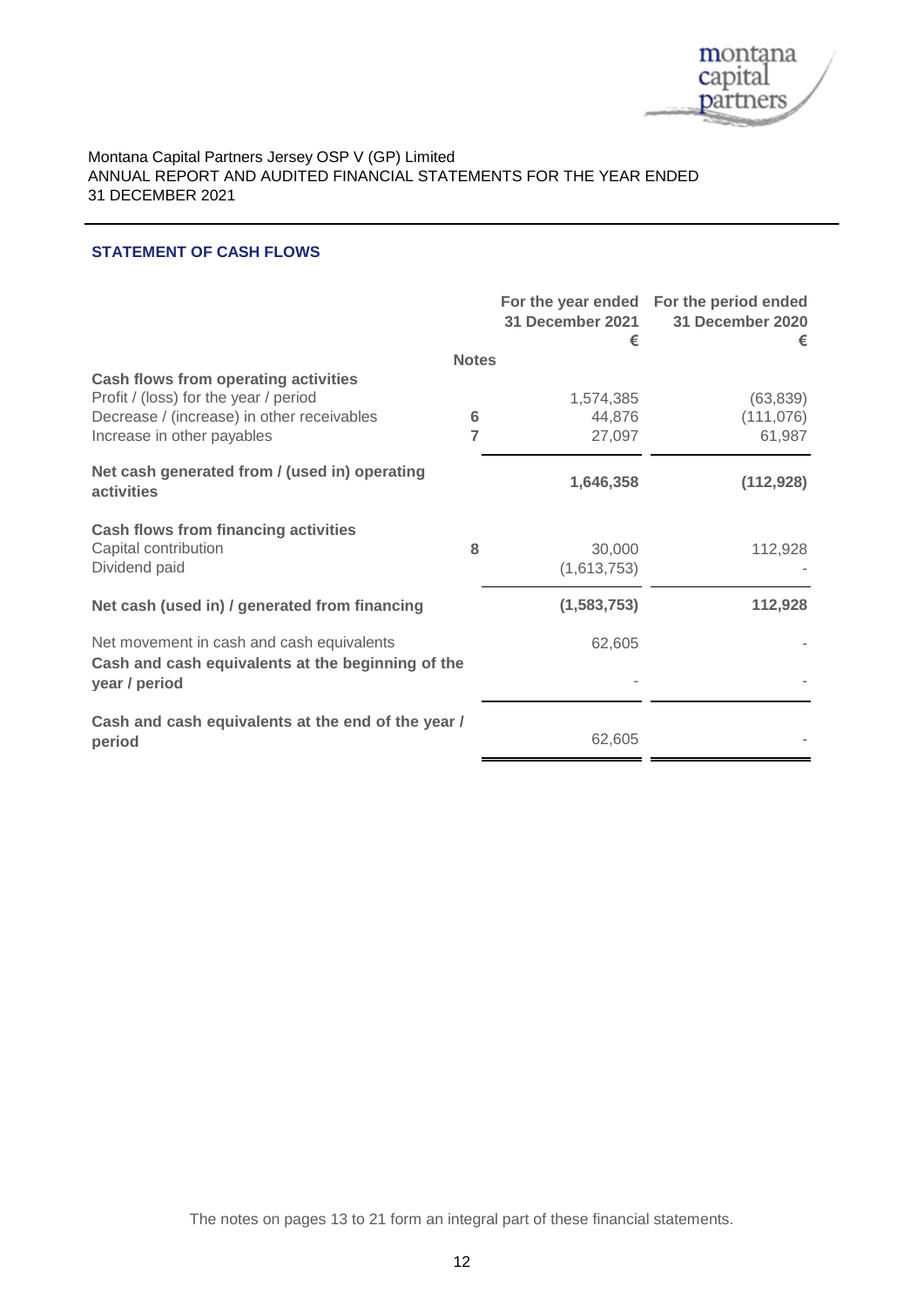

#### **NOTES TO THE FINANCIAL STATEMENTS**

#### **1. General information and principal activities**

Montana Capital Partners Jersey OSP V (GP) Limited (the ''Company'') was incorporated on 6 February 2020 as a private company under the Companies (Jersey) Law 1991. Its principal activity is to act as the general partner of mcp Opportunity Secondary Program V S.L.P. ("OSP V" or the ''Partnership'') and mcp Opportunity Secondary Program V Feeder S.L.P. (together the ''Funds'').

The Company has exclusive responsibility for the management and control of the activities and affairs of the Funds. In consideration of this, General Partner's Share income is payable to the Company by the Partnership. The Company is licensed under Article 9 of the Financial Services (Jersey) Law 1998 to carry out classes X and ZJ of Fund Services Business and AIF Services Business.

The registered office and principal place of business of the Company is 12 Castle Street, St Helier, Jersey, JE2 3RT.

The Financial Statements were authorised for issue by the Board of Directors on 29 April 2022.

#### **2. Summary of significant accounting policies**

The principal accounting policies applied in the preparation of these Financial Statements are set out below. These policies have been consistently applied to the year presented, unless otherwise stated.

#### **2.1 Basis of preparation**

The Financial Statements of the Company have been prepared in accordance with International Financial Reporting Standards ("IFRS"), as issued by the International Accounting Standards Board ("IASB"). The financial statements have been prepared under the historical cost convention.

The preparation of Financial Statements in conformity with IFRS requires the use of certain critical accounting estimates. It also requires the Directors to exercise their judgement in the process of applying the Company's accounting policies. The areas involving a higher degree of judgement or complexity, or areas where assumptions and estimates are significant to the Financial Statements, are disclosed in Note 3.

#### *Newly effective standards*

The following are the new standards and amended IFRSs were issued by the IASB which are effective for annual periods on or after 1 January 2021.

- Interest Rate Benchmark Reform Phase 2 (Amendments to IFRS 9, IAS 39, IFRS 7, IFRS 4 and IFRS 16 (effective 1 January 2021)

#### *New standards available for early adoption*

- Onerous Contracts: Cost of Fulfilling a Contract (Amendments to IAS 37) (effective 1 January 2022)
- Annual Improvements to IFRS Standards 2018-2020 (effective 1 January 2022)
- Reference to the Conceptual Framework (Amendments to IFRS 3) (effective 1 January 2022)
- Classification of liabilities as current or non-current (Amendments to IAS 1) (effective 1 January 2023)

At the date of authorisation of these financial statements, the General Partner has not applied the new and revised IFRS that have been issued but are not yet effective and has determined that they do not have a material impact on these financial statements.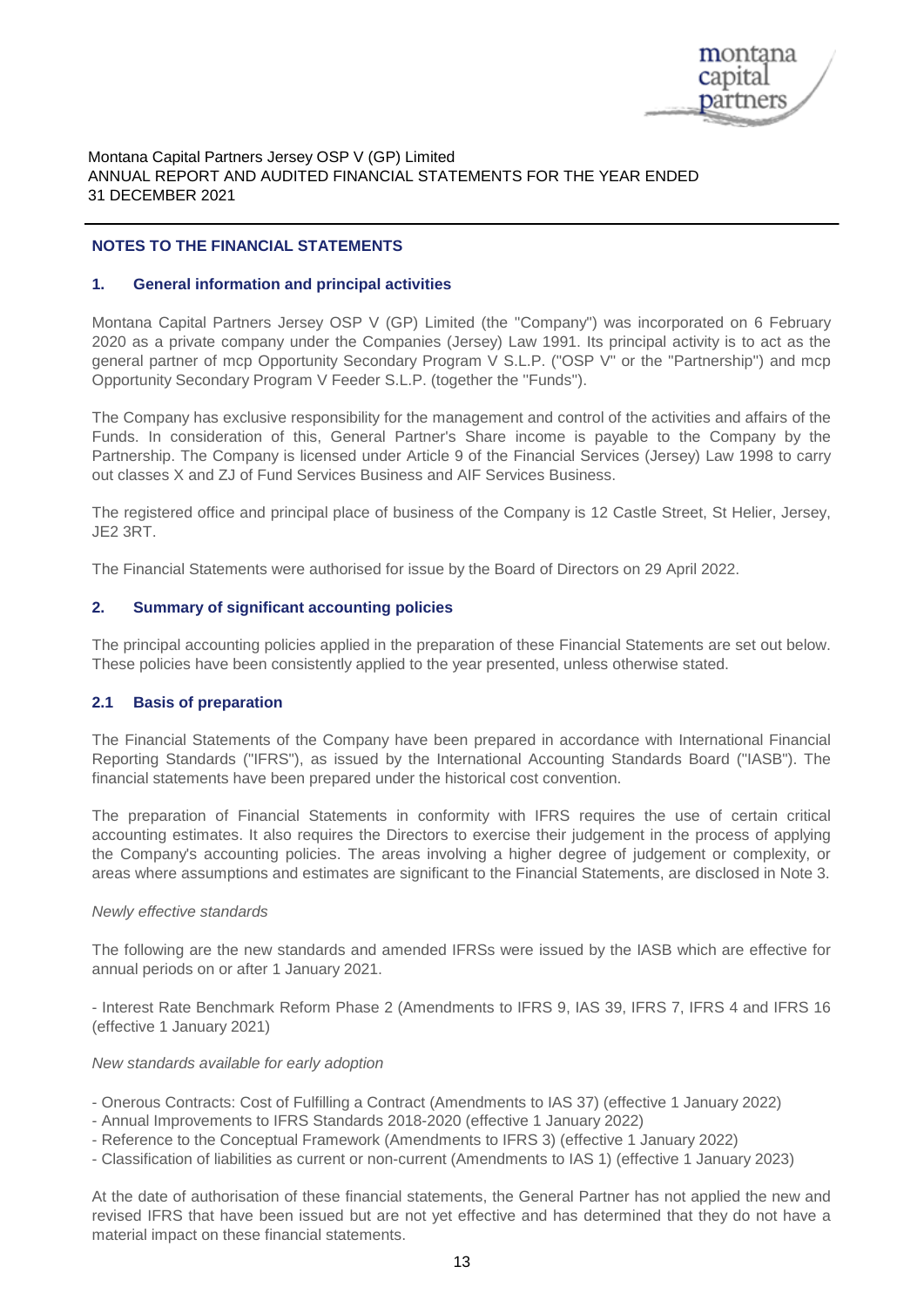

#### **NOTES TO THE FINANCIAL STATEMENTS (CONTINUED)**

#### **2.2 Going concern**

The Company has a net asset position as at 31 December 2021. The Company receives a General Partner's Share from the Partnership as detailed in Note 4 and pays Advisory Fees as detailed in Note 5 of these Financial Statements. The Advisory Fees paid can be reduced by an amount agreed by Montana Capital Partners AG (the ''Investment Advisor'') and the Company, whilst the amount retained is used to fund the Company's working capital requirements.

No material uncertainties that may cast significant doubt about the ability of the Company to continue as a going concern have been identified by the Directors. The Directors have adopted the going concern basis in the preparation of these Financial Statements.

#### **2.3 Outlook on COVID-19**

The Directors are monitoring the global COVID-19 situation very closely and the effect of the evolution of COVID-19 on the Company. The Board of Directors, having taken into consideration the most recent available information surrounding COVID-19, have reached the conclusion that a qualitative or quantitative assessment of the COVID-19 impact would provide no further benefits to the users of these Financial Statements at this time.

#### **2.4 Foreign currency translation**

#### *(a) Functional and presentation currency*

The performance of the Company is measured and reported to the investors in Euro ("€"). The Directors consider the € as the currency that most faithfully represents the economic effects of the underlying transactions, events and conditions. The financial statements are presented in €, which is the Company's functional and presentation currency.

#### *(b) Transactions and balances*

Foreign currency transactions are translated into the functional currency using the exchange rates prevailing at the dates of the transactions. Foreign currency assets and liabilities are translated into the functional currency using the exchange rate prevailing at the reporting date.

Foreign exchange gains and losses relating to financial assets and financial liabilities are presented in the Statement of Comprehensive Income within 'Net foreign exchange gains/losses'.

#### **2.5 Offsetting financial instruments**

Financial assets and liabilities are offset and the net amount reported in the Statement of Financial Position when there is a legally enforceable right to offset the recognised amounts and there is an intention to settle on a net basis or realise the asset and settle the liability simultaneously. The legally enforceable right must not be contingent on future events and must be enforceable in the normal course of business and in the event of default, insolvency or bankruptcy of the company or the counterparty.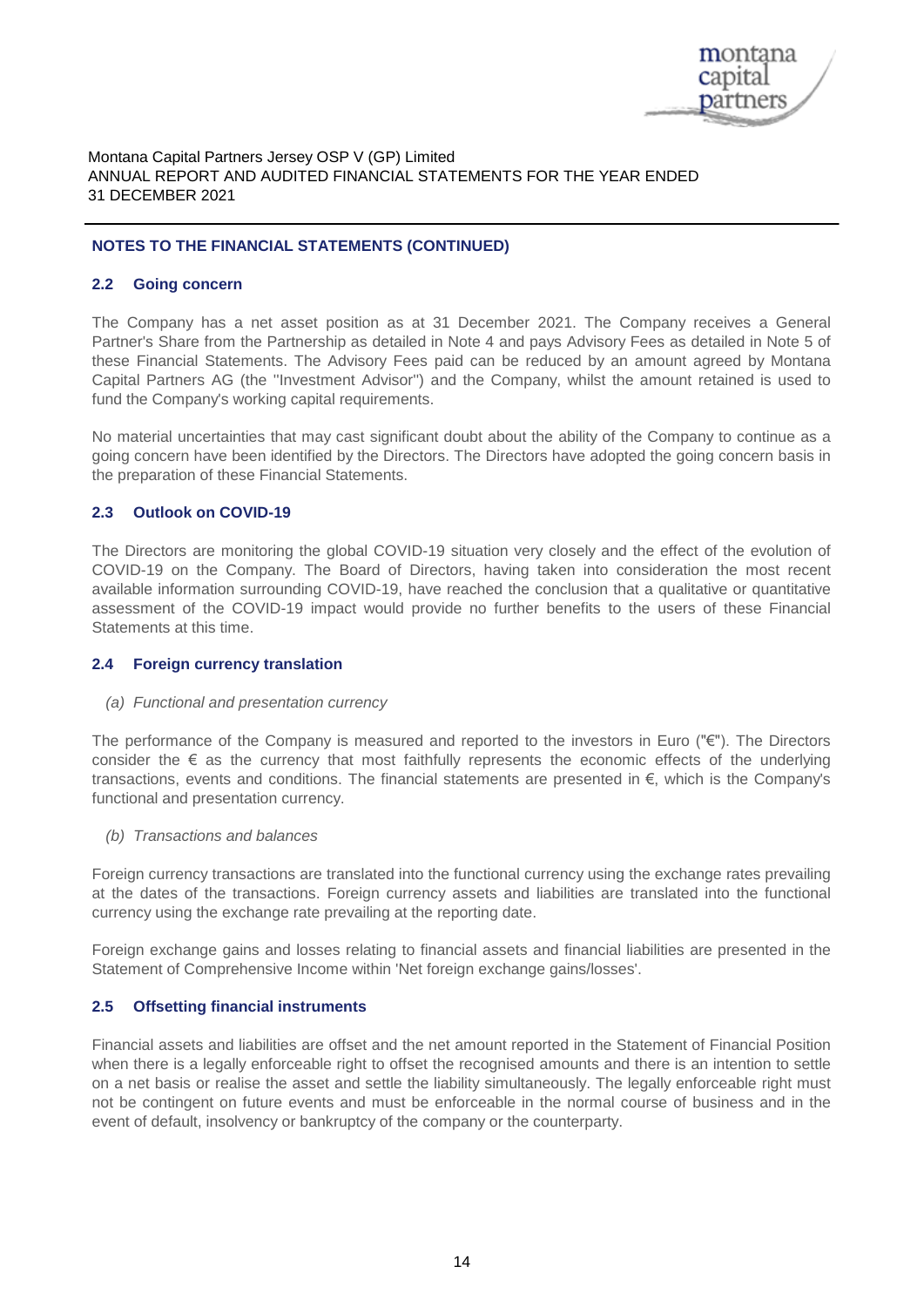

#### **NOTES TO THE FINANCIAL STATEMENTS (CONTINUED)**

#### **2.6 Cash and cash equivalents**

Cash and cash equivalents includes cash in hand, deposits held at call with banks and other short-term investments in an active market with original maturities of three months or less.

#### **2.7 Other receivables**

Other receivables are non-derivative financial assets with fixed or determinable payments that are not quoted in an active market. Receivables are recognised initially at fair value. They are subsequently measured at amortised cost using the effective interest method, less provision for impairment. Given the nature of receivables, however, and the short time involved between the origination and settlement, their amortised cost is the same as their fair value at the date of origination.

#### **2.8 Other payables**

Other payables are financial liabilities with fixed or determinable payments that are not quoted in an active market. Payables are recognised initially at fair value less transaction costs, if any. These are subsequently measured at amortised cost using the effective interest method. Given the nature of payables, however, and the short time involved between the origination and settlement, their amortised cost is the same as their fair value at the date of origination.

#### **2.9 Share capital**

Ordinary shares are classified as equity.

#### **2.10 Income**

Income is recognised on an accruals basis. Interest income is recognised on an accruals basis using the effective interest method. General Partner's Share is recognised on an accruals basis.

#### **2.11 Expenses**

Expenses are recognised on an accruals basis.

#### **2.12 Taxation**

The Company is domiciled in Jersey. Under the current law of Jersey, there is no income, estate, corporation, capital gains or other taxes payable by the Company.

#### **2.13 Dividends paid**

Dividends are recognised when the issuance of a dividend is properly authorised by the Board of Directors.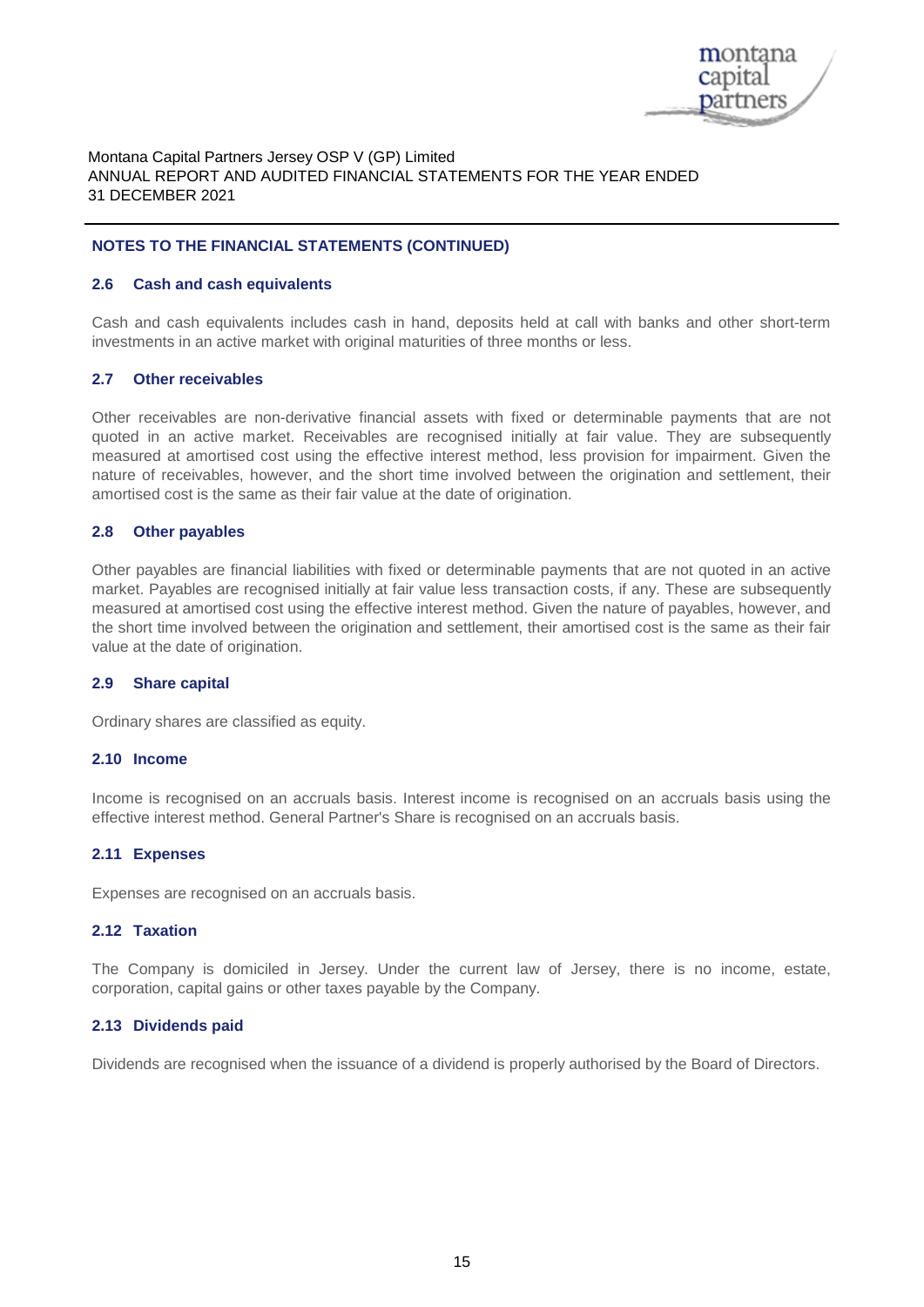

#### **NOTES TO THE FINANCIAL STATEMENTS (CONTINUED)**

#### **3. Critical accounting estimates and judgements**

Management makes estimates and assumptions concerning the future. The resulting accounting estimates will, by definition, seldom equal the related actual results. The estimates and assumptions that have a significant risk of causing a material adjustment to the carrying amounts of assets and liabilities are outlined on below.

#### *3.1. Critical judgements*

#### *(a) Functional currency*

The Directors consider the  $\epsilon$  the currency that most faithfully represents the economic effect of the underlying transactions, events and conditions. The  $\epsilon$  is the currency in which the Company measures its performance and reports its results, as well as the currency in which it receives subscriptions from its shareholder.

#### **4. General Partner's Share**

The Company acts as General Partner of the Partnership, for which the Company is entitled to receive a General Partner's Share pursuant to Clause 10 of the Limited Partnership Agreement dated 10 December 2020 (the "LPA").

The General Partner will recognise an amount (the "General Partner's Share") equal to 1.25% per annum of the total commitments of investors other than affiliates and significant investors; and 1.15% per annum of the total commitments of the significant investors, payable quarterly in advance.

This will apply from the First Investment Date until the end of the Investment Period. Thereafter, but prior to any extension of the life of the Partnership, the General Partner will recognise a 12% reduction per annum of the General Partner's Share percentages noted above.

In the event that the life of the Partnership is extended pursuant to Clause 17.2(a) of the Partnership's LPA, the General Partner's Share will be agreed between the General Partner and the investors by an Investors' Ordinary Consent, or €100 per annum if the life of the Partnership is extended pursuant to Clause 17.2 of the LPA.

#### **5. Advisory fees**

The Company entered into an Advisory Agreement on 6 August 2020 with the Investment Advisor to provide investment advisory services to the Company in relation to the Partnership's investments. Pursuant to Clause 4 of the Advisory Agreement, the Company shall pay a fee quarterly in advance to the Investment Advisor as such rate and at such times is agreed between the parties in writing from time to time plus VAT, if applicable.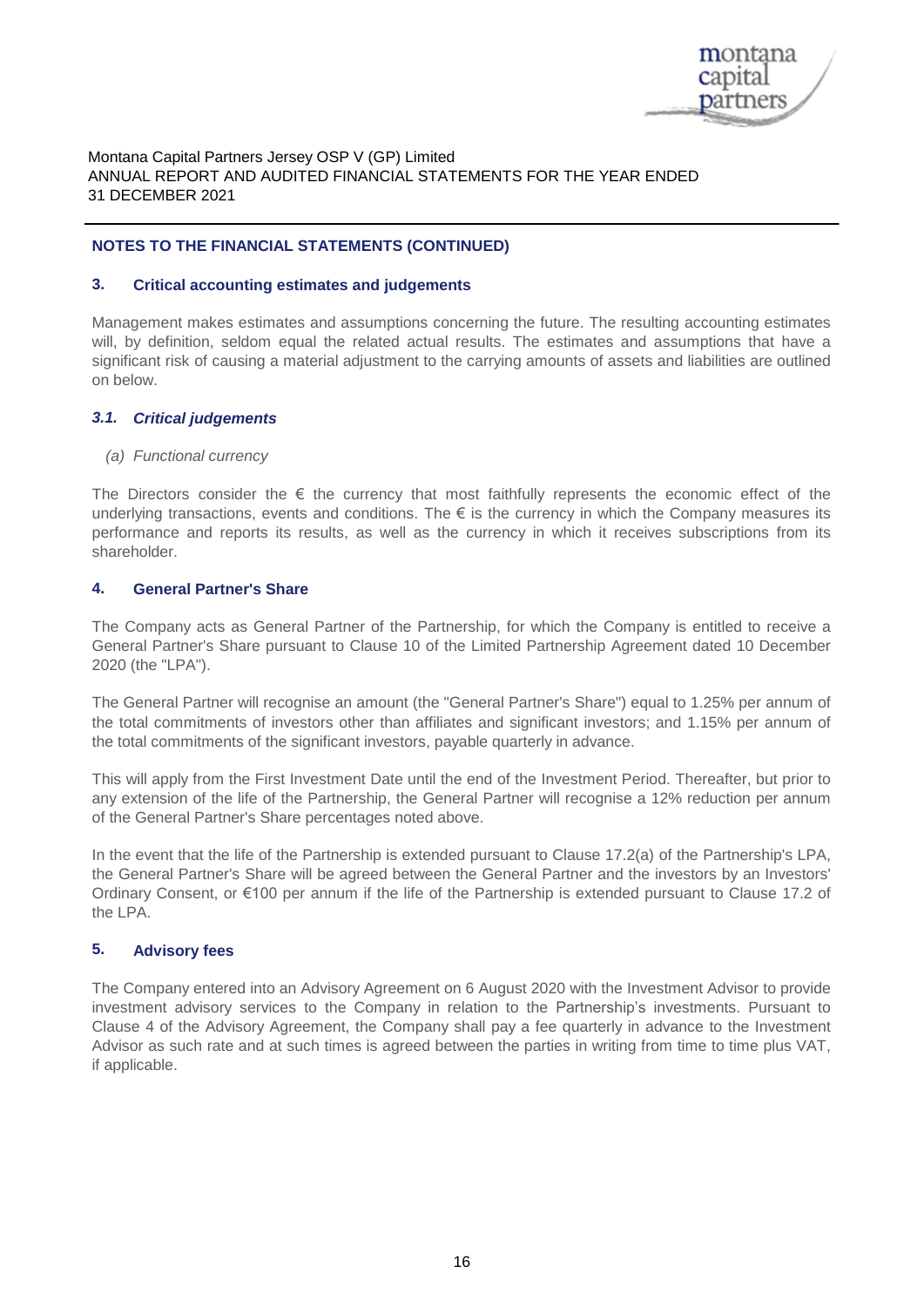

# **NOTES TO THE FINANCIAL STATEMENTS (CONTINUED)**

#### **6. Other receivables**

|                                                             | As at<br>€      | As at<br>31 December 2021 31 December 2020<br>€ |
|-------------------------------------------------------------|-----------------|-------------------------------------------------|
| Amount due from Montana Capital Partners AG*<br>Prepayments | 59,752<br>6,448 | 111,076                                         |
|                                                             | 66,200          | 111,076                                         |

\*This represents unpaid share capital and premium from the sole shareholder as at 31 December 2021.

# **7. Other payables**

|                                                                                                                                 | As at<br>31 December 2021<br>€            | As at<br>31 December 2020<br>€           |
|---------------------------------------------------------------------------------------------------------------------------------|-------------------------------------------|------------------------------------------|
| Amounts due to OSP V<br>Administration fees payable<br>Audit fees payable<br>Directors' fees payable<br>Depository fees payable | 69,482<br>5,559<br>10,443<br>3,005<br>595 | 46,380<br>2,788<br>9,706<br>2,765<br>348 |
|                                                                                                                                 | 89,084                                    | 61,987                                   |

Amounts payable are unsecured, interest-free and repayable on demand.

# **8. Share capital and Share premium**

|                                                | As at<br>31 December 2021<br>£ | As at<br>31 December 2020<br>£ |
|------------------------------------------------|--------------------------------|--------------------------------|
| Authorised                                     |                                |                                |
| 25,000 ordinary shares of £1 each              | 25,000                         | 25,000                         |
| Issued and unpaid                              |                                |                                |
| <b>Share capital</b>                           | €                              | €                              |
| 25,000 ordinary shares of £1 each              | 29,505                         | 29,505                         |
| <b>Share premium</b>                           |                                |                                |
| 25,000 ordinary shares at a premium of £3 each | 83,423                         | 83,423                         |
| Capital contribution                           | 30,000                         |                                |
|                                                | 113,423                        | 83,423                         |

Each issued ordinary share is entitled to dividends when declared and carries one voting right.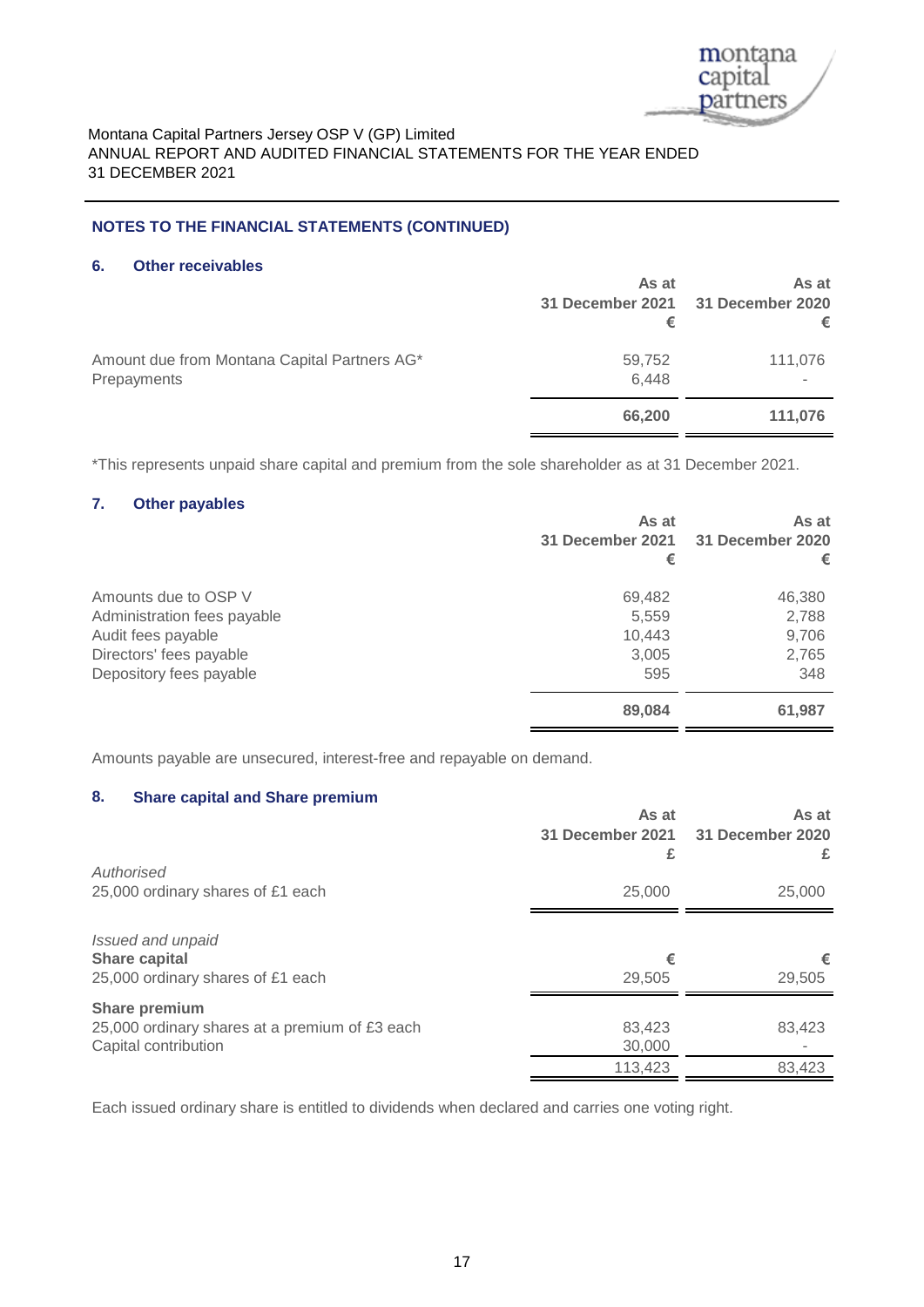

#### **NOTES TO THE FINANCIAL STATEMENTS (CONTINUED)**

#### **9. Financial risk management**

#### *9.1 Financial risk factors*

The Company's activities expose it to a variety of financial risks: market risk (including currency risk and interest rate risk), credit risk and liquidity risk.

The management of these risks is carried out by the Directors. The Directors provide written principles for overall risk management, as well as written policies covering specific areas, such as foreign exchange risk, interest rate risk, credit risk and the investment of excess liquidity.

#### *9.1.1 Market risk*

#### *(a) Currency risk*

Currency risk is defined as the risk that the fair value or future cash flows of a financial instrument will fluctuate due to changes in foreign exchange rates. The Company holds cash and financial instruments denominated in US Dollars and also Euro, the functional currency. As at 31 December 2021, the Company's currency risk is negligible.

#### *(b) Interest rate risk*

Interest rate risk is the risk that the fair value of future cash flows of a financial instrument will fluctuate because of change in market interest rates.

The majority of the Company's assets are non-interest bearing.

A detailed analysis of the interest rate risk as at the reporting date has not been included as the Directors believe its inclusion would provide no further benefit to the users of the Financial Statements. Furthermore, the effect of a reasonable movement in interest rates would not have a material impact on the results of the Company.

#### *9.1.2 Credit risk*

Credit risk is the risk that a counterparty will not meet its obligations under a financial instrument or customer contract, leading to a financial loss. The Company has exposure to credit risk, which is the risk that a counterparty will be unable to pay amounts in full when due.

The Company's exposure to credit risk arises in respect receivables and cash and cash equivalents. The Company's cash and cash equivalents are held with UBS Switzerland AG which is rated A according to ratings agency Fitch. The bank account with UBS was opened in 2021. The Directors and Investment Advisor review the credit ratings of its financial institutions regularly. As a result, no allowance has been recognised based on a 12-month expected credit losses as any such impairment would be insignificant to the Company.

The Company's credit risk is monitored on a quarterly basis by the Directors. As at 31 December 2021, the Company's maximum exposure to credit risk is €128,805.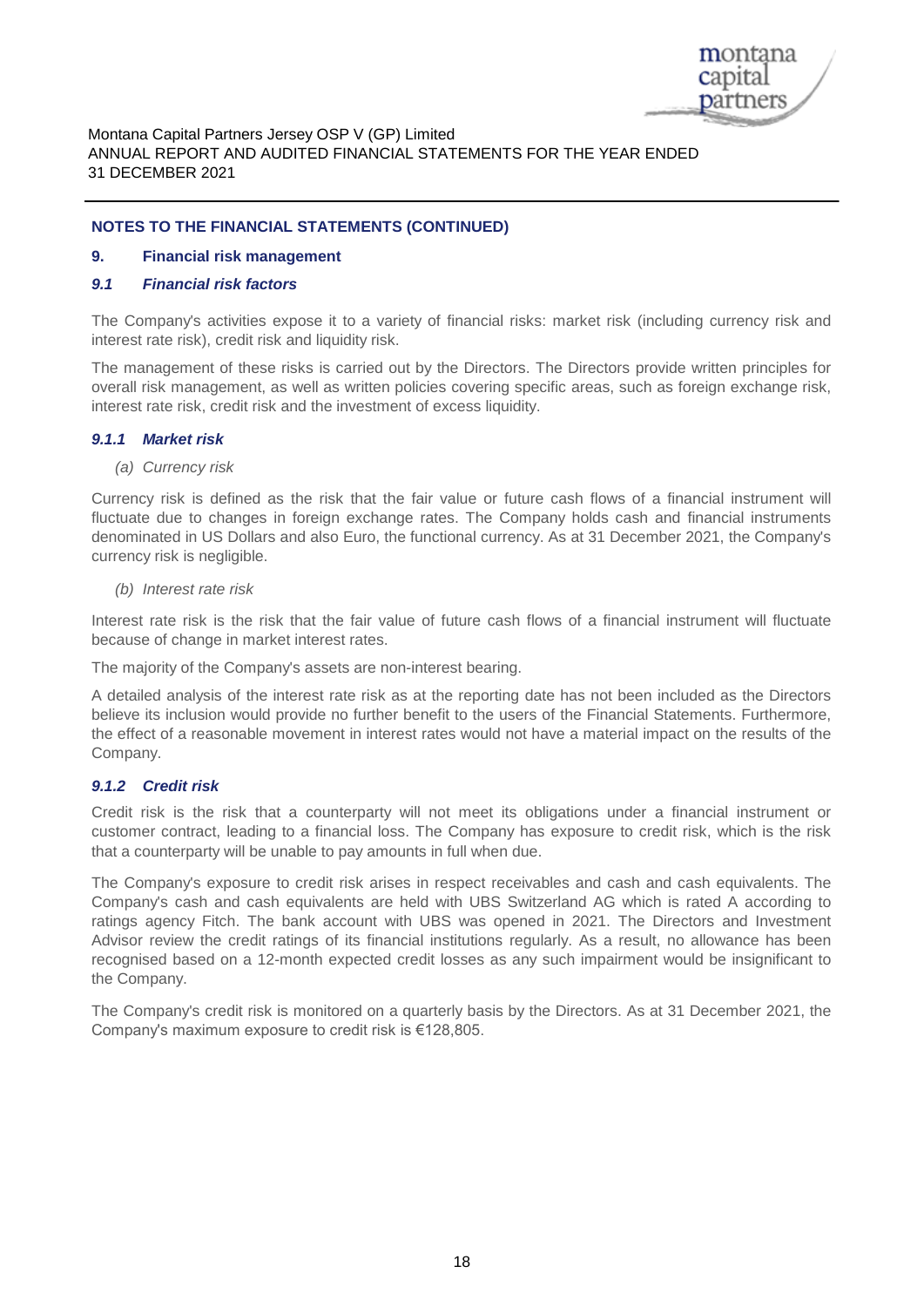

#### **NOTES TO THE FINANCIAL STATEMENTS (CONTINUED)**

#### **9. Financial risk management (continued)**

# *9.1 Financial risk factors (continued)*

#### *9.1.3 Liquidity risk*

Liquidity risk is the risk that the Company may not be able to generate sufficient cash resources to settle its obligations in full as they fall due or can only do so on terms that are materially disadvantageous.

The Company's overall liquidity risk is monitored on a quarterly basis. In line with Note 5, the Company is able to agree and retain amounts withheld from the advisory fees to meet its working capital requirements.

#### *9.2 Financial instruments by category*

| 31 December 2021<br>Assets as per Statement of Financial Position      | <b>Financial</b><br>assets at<br>amortised<br>cost<br>€             | <b>Financial</b><br>assets at fair<br>value through<br>profit or loss<br>€      | <b>Total</b><br>€ |
|------------------------------------------------------------------------|---------------------------------------------------------------------|---------------------------------------------------------------------------------|-------------------|
| Other receivables                                                      | 59,752                                                              |                                                                                 | 59,752            |
|                                                                        | 59,752                                                              |                                                                                 | 59,752            |
| 31 December 2021<br>Liabilities as per Statement of Financial Position | <b>Financial</b><br>liabilities at<br>amortised<br><b>cost</b><br>€ | <b>Financial</b><br>liabilities at fair<br>value through<br>profit or loss<br>€ | <b>Total</b><br>€ |
| Other payables                                                         | 89,084                                                              |                                                                                 | 89,084            |
|                                                                        | 89,084                                                              |                                                                                 | 89,084            |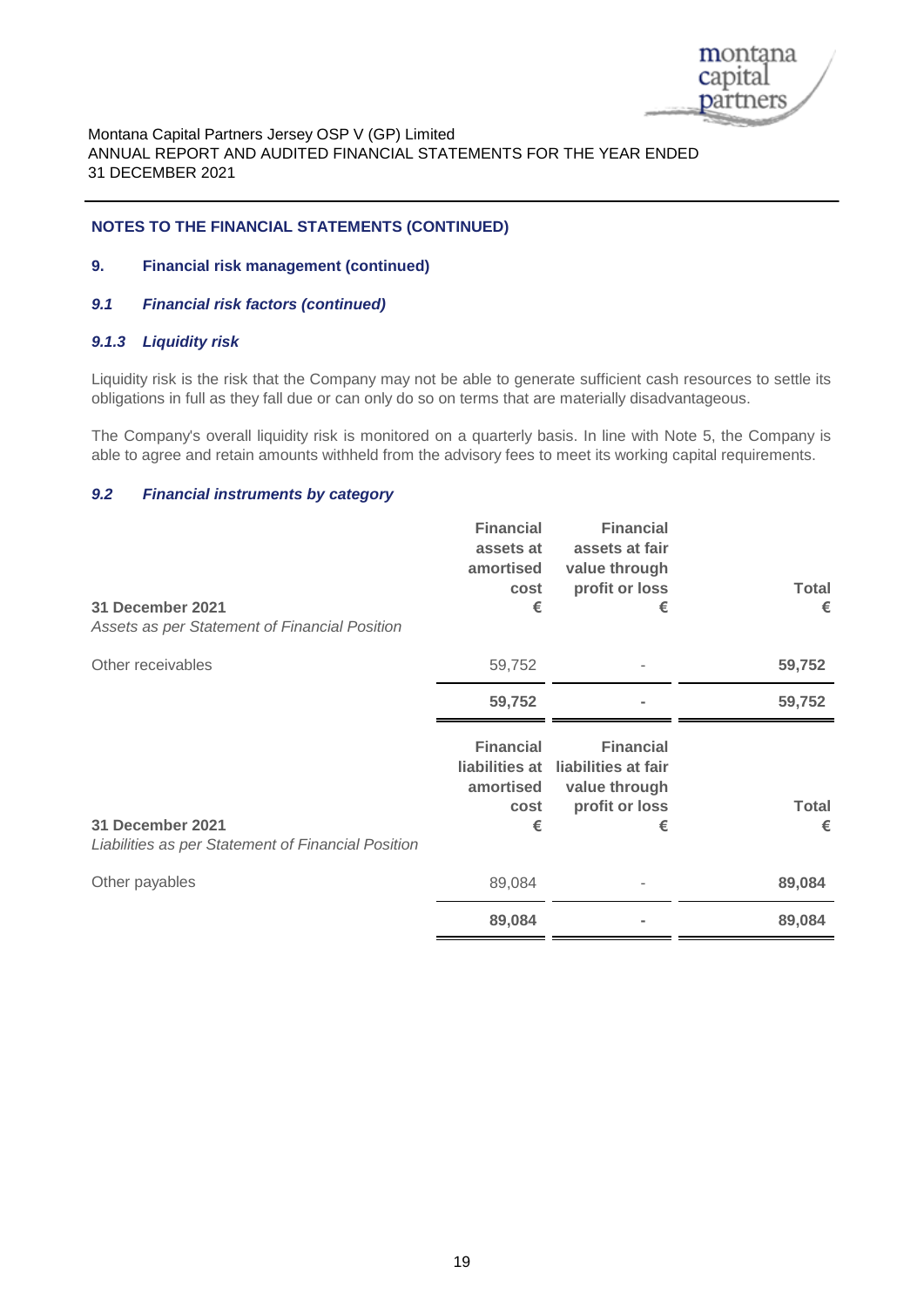

# **NOTES TO THE FINANCIAL STATEMENTS (CONTINUED)**

| <b>Financial risk management (continued)</b><br>9.<br>31 December 2020<br>Assets as per Statement of Financial Position | <b>Financial</b><br>assets at<br>amortised<br>cost<br>€      | <b>Financial</b><br>assets at fair<br>value through<br>profit or loss<br>€      | <b>Total</b><br>€ |
|-------------------------------------------------------------------------------------------------------------------------|--------------------------------------------------------------|---------------------------------------------------------------------------------|-------------------|
| Other receivables                                                                                                       | 111,076                                                      |                                                                                 | 111,076           |
|                                                                                                                         | 111,076                                                      |                                                                                 | 111,076           |
| 31 December 2020<br>Liabilities as per Statement of Financial Position                                                  | <b>Financial</b><br>liabilities at<br>amortised<br>cost<br>€ | <b>Financial</b><br>liabilities at fair<br>value through<br>profit or loss<br>€ | <b>Total</b><br>€ |
| Other payables                                                                                                          | 61,987                                                       |                                                                                 | 61,987            |
|                                                                                                                         | 61,987                                                       |                                                                                 | 61,987            |

#### *9.3 Capital risk management*

The capital of the Company is represented by share capital and retained earnings. The amount of net assets change on a quarterly basis, as the changes resulting from the Company's performance can fluctuate. The Company's objective when managing capital is to safeguard the Company's ability to continue as a going concern in order to provide returns for shareholders, provide benefits for other stakeholders and maintain a strong capital base to support the development of the operational activities of the Company.